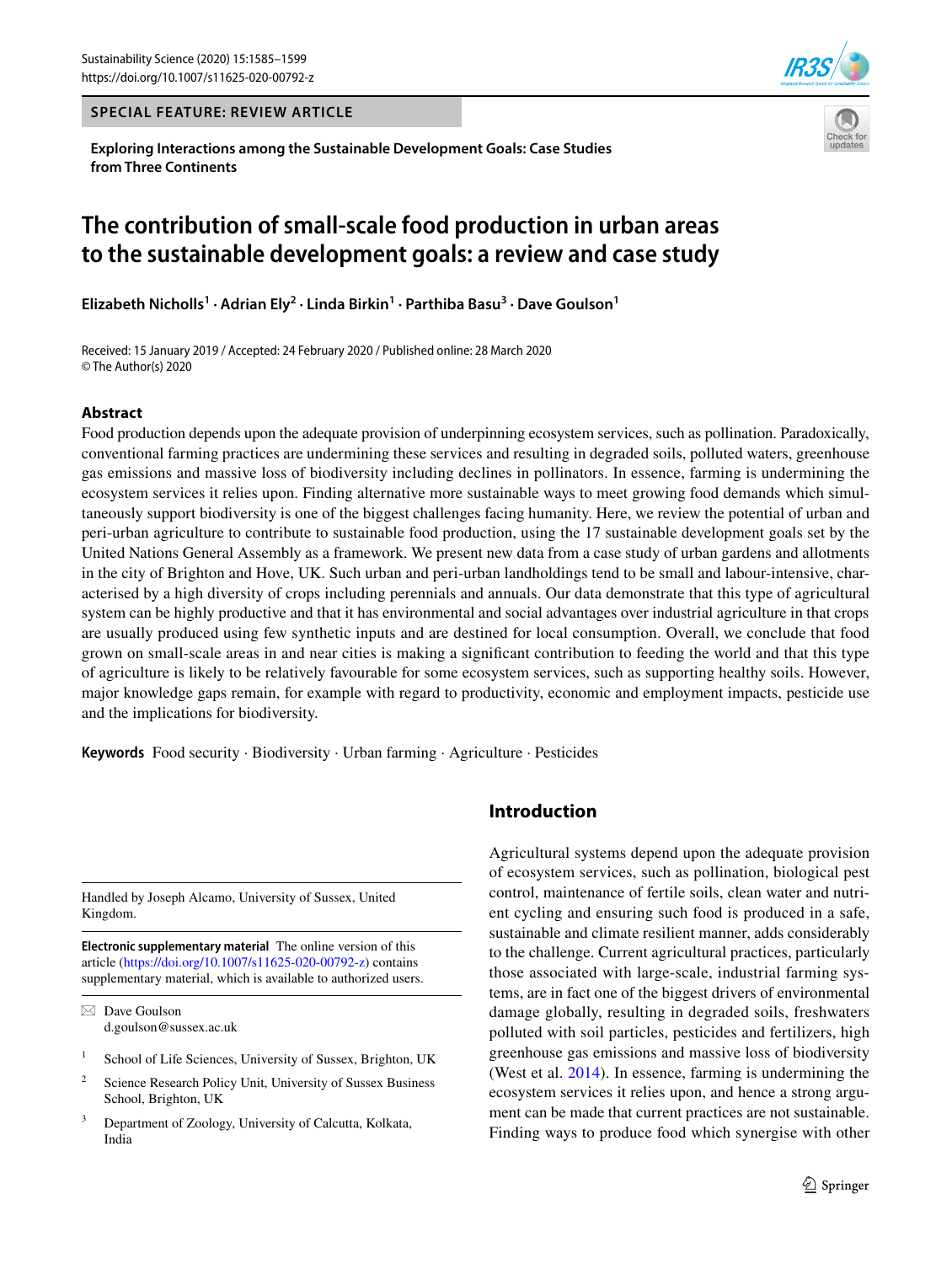objectives, such as supporting ecosystem services, requires transformations involving technological, socio-economic and political changes (Marin et al. [2016](#page-12-0)) and represents one of the biggest challenges facing humanity in the twenty-first century (Rockström et al. [2017;](#page-13-0) Pretty et al. [2018\)](#page-13-1).

The UN estimates that by 2050, 68% of the world's population will live in cities and urban areas, with rapid urbanisation most apparent in low to middle income countries (United Nations [2018\)](#page-13-2). Producing food in urban and periurban areas is increasingly recognised as a potential strategy to meet at least part of the shift in food demands from rural to urban areas. In developed countries, urban agriculture can be an important coping strategy amongst poor households, contributing to food security and generating income (Thornton [2008\)](#page-13-3). Many cities in developed countries have experienced a "local food" movement, which promotes small-scale, sustainable, local food production.

In our examination of the potential for small-scale agricultural production to contribute to the sustainable development goals, we begin by providing an introduction to the forms of urban and peri-urban agriculture and current estimates of the extent and productivity of urban food production. Using the sustainable development goals (SDGs) as a framework, we then examine the merits of urban and peri-urban agriculture as a contributor to global food security (SDG 2), and evaluate the relative impacts on other sustainable development goals, such as biodiversity and ecosystem services (SDG 15), poverty alleviation (SDG1) and climate action (SDG13), highlighting existing or potential trade-offs and synergies as compared to industrial farming (Sect. "[Contributions to SDGs, synergies and trade-offs"](#page-2-0)). Lastly, we present a case study from the city of Brighton and Hove in South East England, and the results of a two-year citizen science project, where urban growers across the city self-reported data on yields of insect-pollinated crops and pest-control methods (Sect. "[Case study: urban agriculture](#page-8-0) [in Brighton & Hove](#page-8-0)). The SDGs are used to understand the relative benefits, costs, synergies and trade-offs between various pest-control methods used in urban agriculture, and to identify important areas for future research.

#### **Forms and extent of urban/peri‑urban agriculture**

According to Tornaghi ([2014\)](#page-13-4) "urban agriculture is a broad term which describes food cultivation and animal husbandry on urban and peri-urban land". There is no universally accepted definition differentiating urban and peri-urban agriculture, since in reality there is often a continuum from urban to rural (Marshall and Dolley [2019](#page-12-1)). Across this continuum, agriculture may take many forms, with a shift away from extensive practices common in rural areas, often mirroring the gradient towards more dense land use (and high land prices) in urban areas. The forms of urban agriculture described in Table [1](#page-1-0) address very different food demands, display different commercial or non-profit models and have radically different implications for social and environmental costs and benefits. Whilst these distinctions are important, they have not been taken up widely in the literature. For that reason, the following review considers the extent of food production in urban and peri-urban areas without disaggregating across the different forms.

Globally it is estimated that there are 67.4 million hectares of urban croplands, comprising 5.9% of all cropped areas (Thebo et al. [2014](#page-13-5)). Ninety eight percent of urban

<span id="page-1-0"></span>**Table 1** Forms of urban/peri-urban agriculture (building on Lovell [2010](#page-12-2); White and Stirling [2013](#page-14-1))

| Form of agriculture                   | Characteristics                                                                                                                                                                                                                                                                                                                                     |
|---------------------------------------|-----------------------------------------------------------------------------------------------------------------------------------------------------------------------------------------------------------------------------------------------------------------------------------------------------------------------------------------------------|
| Home gardens                          | Cultivation of food on privately owned land adjoining a residence                                                                                                                                                                                                                                                                                   |
| Allotment growing                     | Cultivation on small plots of land usually made available by the local authority—primarily hobbyist<br>(non-commercial) in nature                                                                                                                                                                                                                   |
| Communal Growing/community gardens    | Including community, confidence, welfare and skills. These spaces are typically open to the public,<br>managed by groups of local people rather than by local authorities                                                                                                                                                                           |
| Community-supported agriculture (CSA) | More commonly peri-urban/ rural, food is produced on a larger scale than in community gardens with<br>more strongly delineated roles between growers and community members. Characterised by an<br>exchange relationship that allows the risks of growing to be more equally shared than is the case in a<br>typical producer-consumer relationship |
| Commercial                            | Food production for profit. Sale via a typical producer-consumer relationship (although produce is<br>often sold into a supply chain rather than directly to end consumers)                                                                                                                                                                         |
| Vertical agriculture                  | Integrating intensive farming into multi-use, multi-level urban structures, usually on a commercial<br>basis                                                                                                                                                                                                                                        |
| Edible landscaping                    | Incorporating edible fruiting trees, shrubs or herbaceous plants into the design of the residential<br>landscape                                                                                                                                                                                                                                    |
| Rooftop gardening                     | Cultivation of food crops on the roofs of domestic or commercial or municipal buildings                                                                                                                                                                                                                                                             |
| Informal urban agriculture            | Opportunistic cultivation of food crops for sale or use on land that is not subject to strict land tenure<br>enforcement, more prevalent in developing countries                                                                                                                                                                                    |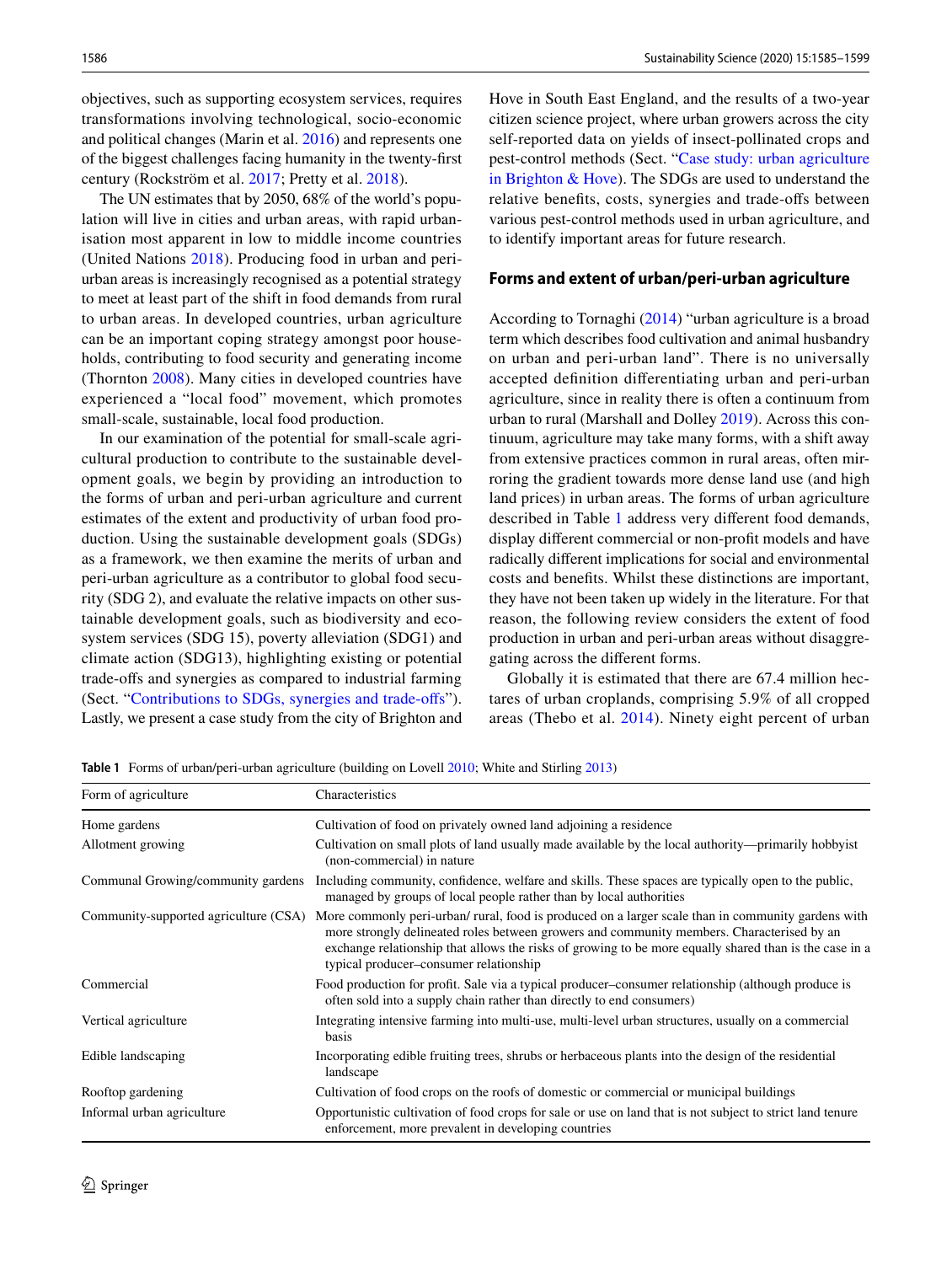areas with a population of greater than 50,000 people contain at least some urban cropland (Thebo et al. [2014\)](#page-13-5). In a study of 15 developing countries, Zezza and Tasciotti ([2008\)](#page-14-2) found that between 10 and 70% of urban households participated in agricultural activities. Extrapolation from these data suggests that, globally, 266 million urban households are engaged in farming activities (Hamilton et al. [2013\)](#page-12-3). Urban agriculture is more prevalent in East Asia, South Asia, and in developed countries (Thebo et al. [2014](#page-13-5)).

The above estimates exclude peri-urban agriculture taking place on the edge of urban areas; if a buffer of 10 km is placed around cities then this contains 34% of all croplands globally. Thus, cropland within and near cities likely comprises about 40% of the global total. Difficulties in accurately estimating the extent of peri-urban agriculture stem in part from the patchy distribution and ad hoc nature of this type of farming, with urban and peri-urban agriculture often not legally recognised as formal land use types (De Zeeuw et al. [2011](#page-12-4)).

#### **Productivity of urban/peri‑urban agriculture**

Urban and peri-urban farms tend to be small, and while farmers may suffer from reduced economies of scale when compared to conventional farming, they can benefit from improved access to local markets and gain higher prices via short supply chains (Aubry et al. [2008;](#page-11-0) Jarosz [2008](#page-12-5)). In developed countries it has been observed that consumers increasingly prefer locally-produced food, particularly high quality and organic fruit and vegetable crops (Gilg and Battershill [1998\)](#page-12-6).

Small farms can be equally, if not more, productive than industrial monoculture farming. This is particularly true if total output is considered rather than the yield from a single crop, given that in small-scale farming it is usual to grow multiple crops in the same space (inter-cropping) or within the same growing season. Of the 570 million farms worldwide, 84% are landholdings of less than 2 ha (Lowder et al. [2016\)](#page-12-7). These small farms make up 12% of total agricultural area, yet produce 70% of food in Africa and Asia. In the United States the smallest two-hectare farms produced \$15,104 per hectare and netted about \$2902 per hectare. The largest farms, averaging 15,581 hectares, yielded \$249 per hectare and netted about \$52 per hectare (Altieri [2009](#page-11-1)). A recent study of UK organic farms smaller than 20 ha found them to be as productive and financially viable as conventional larger farms, despite being significantly less reliant on subsidies (Laughton [2017](#page-12-8)).

Despite the productivity of urban and peri-urban farms, Lovell ([2010\)](#page-12-2) highlights that given the competing demands on urban space and rising land prices 'justifying the use of urban land for agriculture based on the production functions alone can be a challenge'. She suggests that urban growing should be evaluated in terms of the multi-functionality of such land-use and the multiple services and benefits that can be provided. In the following section (see also Table [2\)](#page-3-0) we have outlined these benefits and how they relate to the sustainable development goals (SDGs).

#### <span id="page-2-0"></span>**Contributions to SDGs, synergies and trade‑offs**

The Sustainable Development Goals (SDGs), agreed at the UN General Assembly in September 2015, represent an ambitious and universal agenda for sustainable development (UNGA [2015\)](#page-13-6). They are a collection of 17 global goals, with an original set of 169 targets and each target possessing up to three indicators to measure progress to 2030. As a politically-defined set of goals, the SDGs do not provide a rigorous analytical framework for a study, such as this, however they are instructive as a heuristic for considering synergies and trade-offs across multiple objectives. Rather than taking a formal and systematic approach to identifying synergies and tensions between a small number of SDG targets (see, for example Weitz et al [2017](#page-14-3)), we have based the following section on published literature and organised it around the contribution of urban and peri-urban agriculture to food security, biodiversity and related targets at the level of the most relevant SDGs themselves. This section provides a summary of the contributions of urban agriculture to each goal, represented in a concise form in Table [2.](#page-3-0) Note that we do not include goals 4, 5, 6, 7, 9, 10, 14, 16 or 17 as the targets of these goals are not deemed to be directly impacted by urban agriculture.

#### **Contributions to sustainable development goal 1 (no poverty)**

Aside from the direct benefits of increased access to food, urban agriculture can increase income and alleviate poverty, either via the sale of surplus produce, or by reducing spending on food, which in the urban poor can represent a substantial proportion of household expenditure. As with the additional wellbeing benefits outlined in Table [2,](#page-3-0) it can often be hard to disentangle the health implications directly arising from improved nutrition from those associated with an increased income (Hamilton et al. [2013](#page-12-3)).

In addition to improving the income of growers, the sale of surplus food grown in urban and peri-urban areas has the potential to create jobs (Synergy with G8 Decent work and economic growth). Even at the level of household production for personal consumption, urban growing can liberate women from external employment, allowing them to improve childcare with positive implications for child health (Maxwell et al. [1998](#page-13-7)). Globally, the majority of urban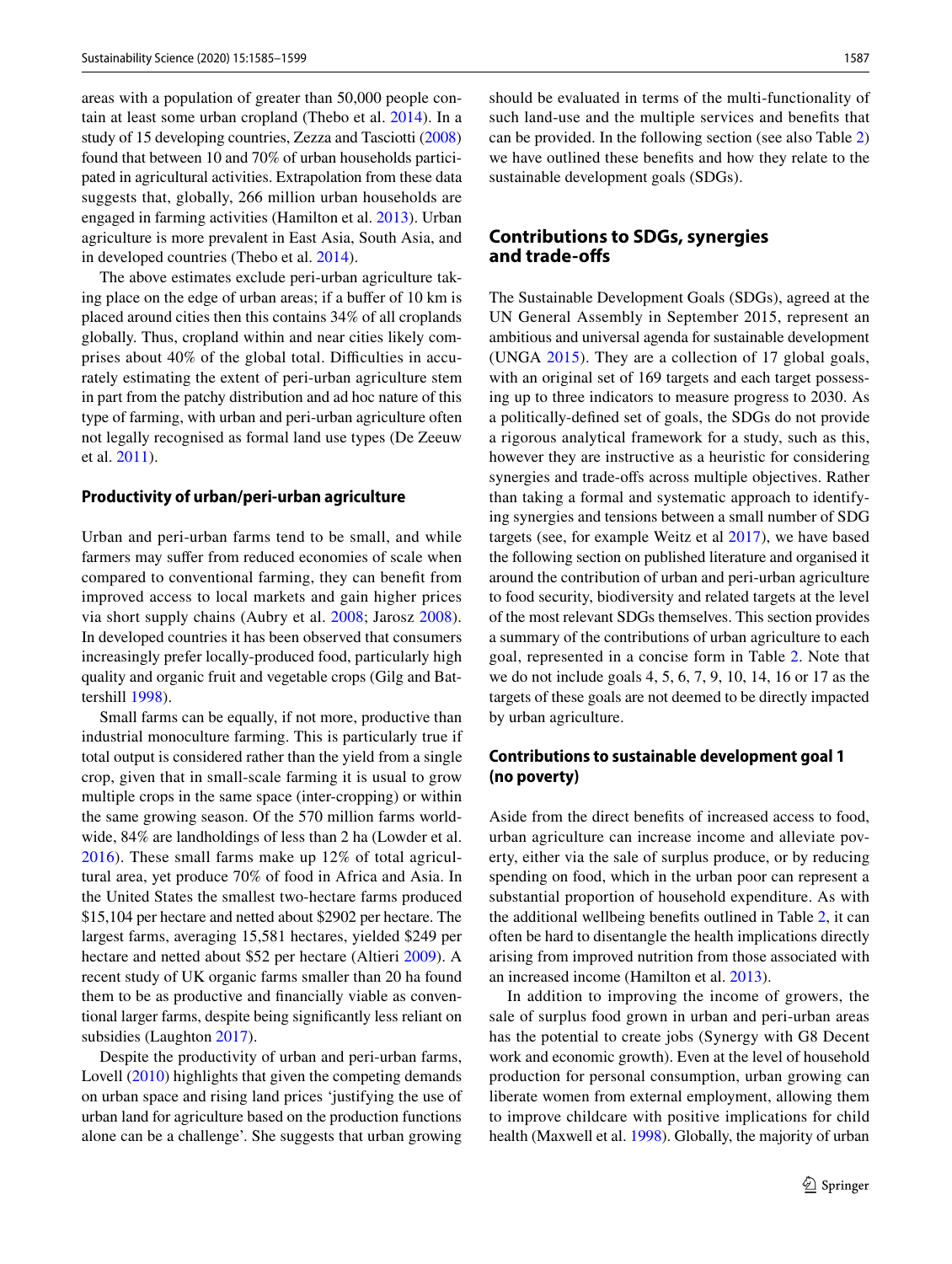| Sustainable development goal                                                                            | Target (where relevant)                                                                                                                                                                                                                                                                                                                                                                                           | Direct contribution of urban/peri-<br>urban agriculture to target                                                                                       | Synergies with                                                                                                                                                                                                                             | Trade-offs with |
|---------------------------------------------------------------------------------------------------------|-------------------------------------------------------------------------------------------------------------------------------------------------------------------------------------------------------------------------------------------------------------------------------------------------------------------------------------------------------------------------------------------------------------------|---------------------------------------------------------------------------------------------------------------------------------------------------------|--------------------------------------------------------------------------------------------------------------------------------------------------------------------------------------------------------------------------------------------|-----------------|
| 1. End poverty in all its forms<br>everywhere                                                           |                                                                                                                                                                                                                                                                                                                                                                                                                   | Provides income and/or alleviates<br>need to purchase food                                                                                              | Job creation e.g. food vendors (G8)                                                                                                                                                                                                        |                 |
| 2. End hunger, achieve food security<br>and improved nutrition and pro-<br>mote sustainable agriculture | and ensure<br>safe, nutritious and sufficient food<br>the poor and people in vulnerable<br>n particular<br>situations, including infants, to<br>2.1 By 2030, end hunger<br>access by all people, in<br>all year round                                                                                                                                                                                             | Increased access to diverse, nutri-<br>tious food for urban residents                                                                                   | Reduced food miles (G11, G13)                                                                                                                                                                                                              |                 |
|                                                                                                         | lactating women and older persons<br>by 2025, the internationally agreed<br>achieving<br>and address the nutritional needs<br>of adolescent girls, pregnant and<br>in children under 5 years of age,<br>targets on stunting and wasting<br>2.2 By 2030, end all forms of<br>malnutrition, including                                                                                                               | Increased access to diverse, nutri-<br>tious food for urban residents                                                                                   | Improved health and well-being<br>(G3)                                                                                                                                                                                                     |                 |
|                                                                                                         | including through secure and equal<br>ily farmers, pastoralists and fishers,<br>productivity and incomes of small-<br>2.3 By 2030, double the agricultural<br>scale food producers, in particular<br>women, indigenous peoples, fam-<br>resources and inputs, knowledge,<br>access to land, other productive<br>addition<br>financial services, markets and<br>and non-farm employment<br>opportunities for value | enhanced by support and advice),<br>productive (though this could be<br>and is open to diverse sectors of<br>Urban agriculture can be highly<br>society | Job creation e.g. food vendors (G8)                                                                                                                                                                                                        |                 |
|                                                                                                         | 2.4 By 2030, ensure sustainable food<br>production systems and implement<br>resilient agricultural practices that<br>increase productivity and produc-<br>for adaptation to climate change,<br>extreme weather, drought, flood-<br>land and<br>tion, that help maintain ecosys-<br>and that<br>tems, that strengthen capacity<br>ing and other disasters<br>progressively improve<br>soil quality                 | to be sustainable, productive, help<br>Urban agriculture has the potential<br>cool cities and reduce flooding                                           | to green spaces (G11), improved<br>climate resilience (G13), life on<br>services (G2), improved access<br>G8), fewer emissions e.g. from<br>land (G15), Job creation (G1,<br>Increased pollination and pest<br>synthetic fertilisers (G13) |                 |

Table 2 Summary of the (potential) contributions of urban/peri-urban agriculture to sustainable development goal targets (selected on the basis of significant, direct impacts at the target level),

<span id="page-3-0"></span> $\underline{\textcircled{\tiny 2}}$  Springer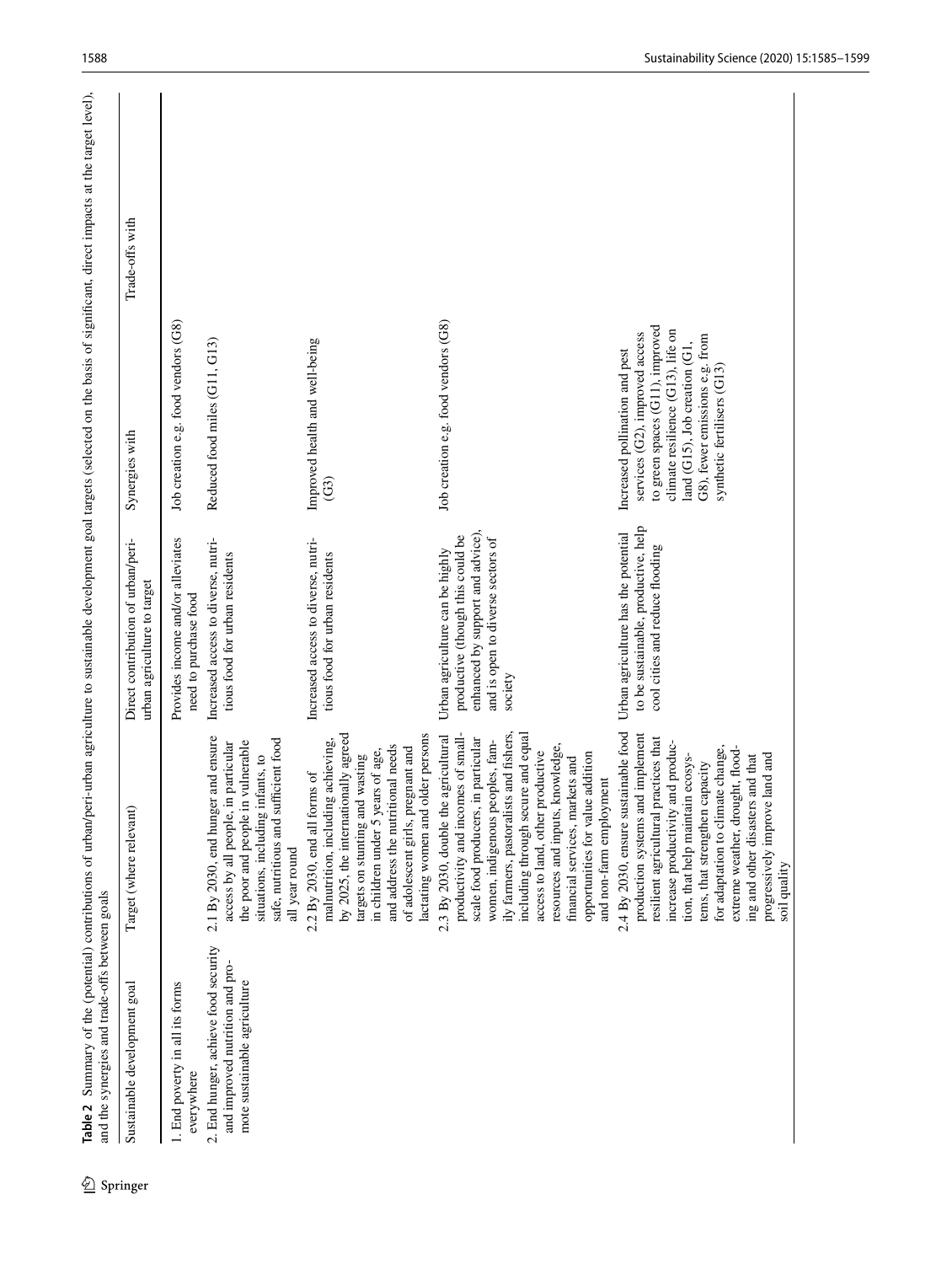| Table 2 (continued)                                                                                                              |                                                                                                                                                                                                                                                                                                        |                                                                                                                                                                                      |                                                                                               |                                                                                                                                                     |
|----------------------------------------------------------------------------------------------------------------------------------|--------------------------------------------------------------------------------------------------------------------------------------------------------------------------------------------------------------------------------------------------------------------------------------------------------|--------------------------------------------------------------------------------------------------------------------------------------------------------------------------------------|-----------------------------------------------------------------------------------------------|-----------------------------------------------------------------------------------------------------------------------------------------------------|
| Sustainable development goal                                                                                                     | Target (where relevant)                                                                                                                                                                                                                                                                                | Direct contribution of urban/peri-<br>urban agriculture to target                                                                                                                    | Synergies with                                                                                | Trade-offs with                                                                                                                                     |
| 3. Ensure healthy lives and promote<br>well-being for all at all ages                                                            | mote mental health and well-being<br>prevention and treatment and pro-<br>communicable diseases through<br>one third<br>premature mortality from non-<br>3.4 By 2030, reduce by                                                                                                                        | Direct health benefits from improved<br>access to nutritious food, potential<br>health from physical activity and<br>benefits to physical and mental<br>improved social interactions | Quality education (G4), sustained,<br>inclusive and sustainable eco-<br>nomic growth (G8)     | trained and equipped urban farmers<br>Potential for exposure of poorly-<br>to pesticides                                                            |
| 8. promote sustained, Inclusive and<br>sustainable economic growth, full<br>and productive employment and<br>decent work for all | micro-, small- and medium-sized<br>8.3 Promote development-oriented<br>policies that support productive<br>entrepreneurship, creativity and<br>innovation, and encourage the<br>activities, decent job creation,<br>formalization and growth of<br>enterprises                                         | growers to work cooperatively to<br>ers and traders, and potential for<br>achieve economies of scale and<br>Provides employment for grow-<br>improve access to markets               | Improve agricultural productivity<br>and employment opportunities<br>$\widetilde{\mathbb{G}}$ | Potential tensions with biodiversity<br>(G15)                                                                                                       |
|                                                                                                                                  | 10-year framework of programmes<br>2030, global resource efficiency in<br>8.4 Improve progressively, through<br>consumption and production and<br>endeavour to decouple economic<br>growth from environmental deg-<br>radation, in accordance with the<br>on sustainable consumption and<br>production | productive and low-input, as dem-<br>Urban agriculture can be both<br>onstrated in Brighton                                                                                          | sumption (G12), water recycling<br>Sustainable production and con-<br>(G6)                    |                                                                                                                                                     |
| ments inclusive, safe, resilient and<br>11. Make cities and human settle-<br>sustainable                                         | integrated and sustainable human<br>settlement planning and manage-<br>inclusive<br>and capacity for participatory,<br>and sustainable urbanization<br>11.3 By 2030, enhance<br>ment in all countries                                                                                                  | cools cities; improves resilience to<br>Provides access to green space;<br>flooding                                                                                                  | Reduced food miles (G13, G11)<br>Reduced pressure on rural land<br>(G15)                      | Competition with space for infrastruc-<br>ture, housing etc. (G9). Demands on<br>drinking water for irrigation (G12)                                |
| 12. Ensure sustainable consumption<br>and production patterns                                                                    | able management and efficient use<br>12.2 By 2030, achieve the sustain-<br>of natural resources                                                                                                                                                                                                        | production; can utilise waste water<br>Provides a sustainable form of food<br>for irrigation                                                                                         | More sustainable cities (G11)                                                                 | Health (G3) and environmental (G15)<br>land contamination from previous<br>improper waste management and<br>implications under conditions of<br>use |
|                                                                                                                                  | losses along production and supply<br>global food waste at the retail and<br>consumer levels and reduce food<br>chains, including post-harvest<br>12.3 By 2030, halve per capita<br>losses                                                                                                             | Short food supply chain; potential<br>for direct interaction between<br>growers and consumers                                                                                        | greater supply (and lower cost) of<br>Increased access resulting from<br>food (G2)            |                                                                                                                                                     |
|                                                                                                                                  |                                                                                                                                                                                                                                                                                                        |                                                                                                                                                                                      |                                                                                               |                                                                                                                                                     |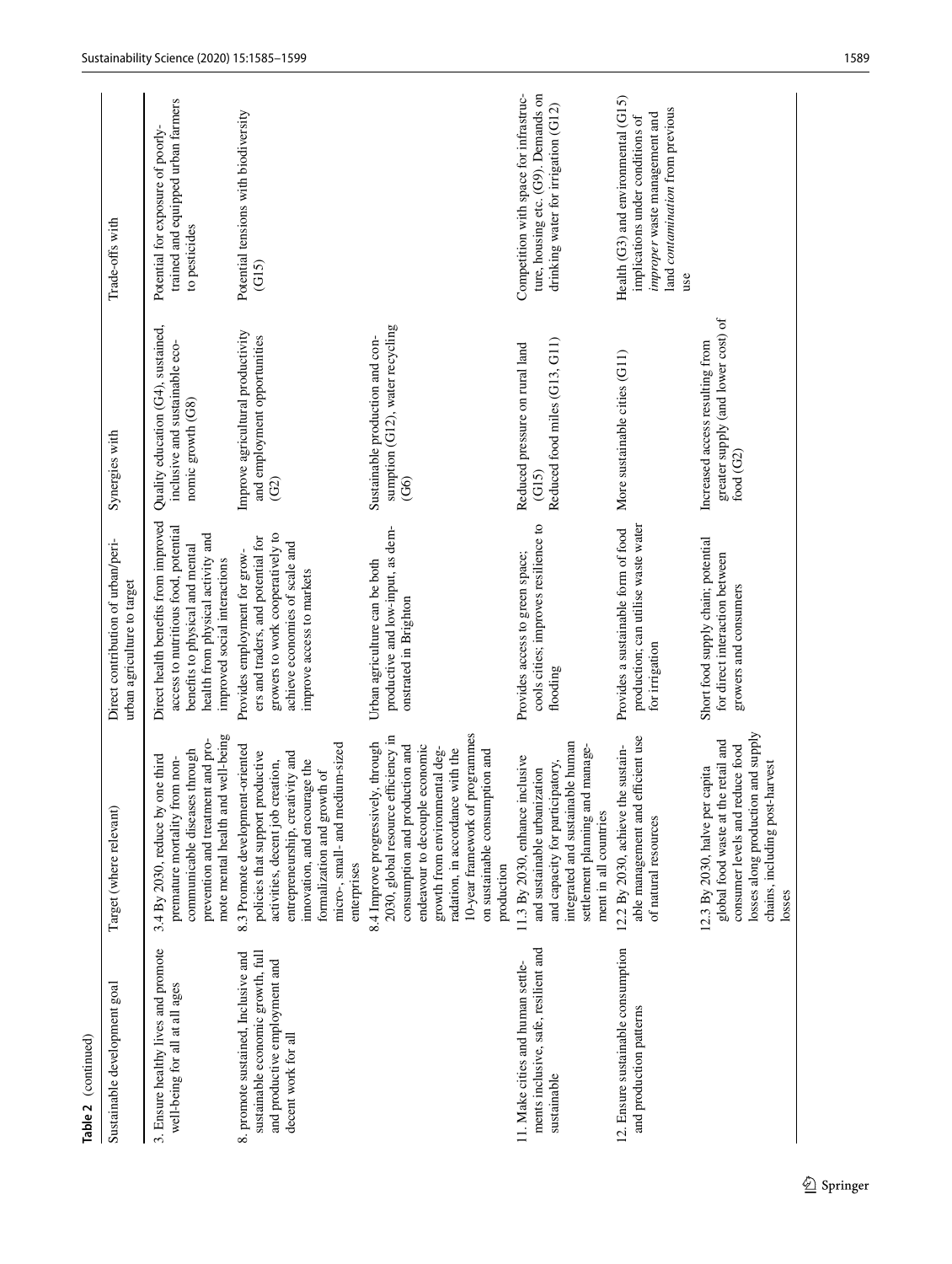| Table 2 (continued)                                                                                                                                                                                             |                                                                                                                                                                                                                                                                                                |                                                                                 |                                                                                                                                                                    |                                                                                                                           |
|-----------------------------------------------------------------------------------------------------------------------------------------------------------------------------------------------------------------|------------------------------------------------------------------------------------------------------------------------------------------------------------------------------------------------------------------------------------------------------------------------------------------------|---------------------------------------------------------------------------------|--------------------------------------------------------------------------------------------------------------------------------------------------------------------|---------------------------------------------------------------------------------------------------------------------------|
| Sustainable development goal                                                                                                                                                                                    | Target (where relevant)                                                                                                                                                                                                                                                                        | Direct contribution of urban/peri-<br>urban agriculture to target               | Synergies with                                                                                                                                                     | Trade-offs with                                                                                                           |
| 13. Take urgent action to combat<br>climate change and its impacts                                                                                                                                              | 13.1 Strengthen resilience and adap- Diversity and redundancy in food<br>hazards and natural disasters in all<br>tive capacity to climate-related<br>countries                                                                                                                                 | production and supply chains<br>increases resilience                            | strengthen climate change adapta-<br>Resilient agricultural practices that<br>tion capacity (G2)                                                                   |                                                                                                                           |
| forests, combat desertification, and<br>halt and reverse land degradation<br>ecosystems, sustainably manage<br>15. Protect, restore and promote<br>sustainable use of terrestrial<br>and halt biodiversity loss | wetlands, mountains and drylands,<br>able use of terrestrial and inland<br>freshwater ecosystems and their<br>conser-<br>vation, restoration and sustain-<br>under<br>services, in particular forests,<br>బ<br>15.1 By 2020, ensure the<br>in line with obligations<br>international agreement | Boosts animal and plant biodiversity Improve climate resilience of<br>in cities | services (G2), improved access to<br>reduced heat island effect (G13),<br>the city e.g. storm attenuation,<br>increased pollination and pest<br>green spaces (G11) | Potential for lower productivity (in the<br>tural approaches are adopted (G1,<br>short-term) if low output agricul-<br>යි |

farmers are in fact women  $(-65\%$ , van Veenhuizen [2006](#page-13-8)); therefore, urban farming also contributes to the reduction of inequality and power imbalances between men and women (Synergy with G5 Gender Equality).

#### **Contributions to sustainable development goal 2: zero hunger**

The primary benefit of urban farming is the provision of nutritious food. In many cities there exist 'food deserts', where retailers of fresh produce, including supermarkets, have been replaced by convenience stores selling processed foods (Thomas [2010](#page-13-9); ver Ploeg et al. [2009\)](#page-13-10) limiting access to nutritious food. A review by Zezza and Tasciotti ([2010](#page-14-2)) of urban agriculture in developing countries showed that households involved in farming or gardening had better access to food, a more diverse diet and ate more vegetables than households not involved in farming.

In some cities, a large proportion of fresh food demands may be met through urban agriculture. In Shanghai, for example, which has a population of 24 million people, 60% of all vegetables consumed within the city (and 90% of eggs) are produced within the city (Lovell [2010\)](#page-12-2). Fresh foods grown in urban areas can typically be consumed more rapidly post-harvest, which also improves nutritional content (Shewfelt [1990\)](#page-13-11).

A systematic global review by Berti et al. [\(2004](#page-11-2)) showed that, of all agricultural interventions studied, home garden ing was the most successful in improving nutrition. How ever, a systematic review of studies examining the nutri tional outcomes specifically for children under 5 (Masset et al. [2011](#page-12-9)) found that, while home gardening improved the production of food, in general there was no difference in nutritional outcomes for children, meaning the relationship between urban growing and nutrition may vary considerably across cities and demographic groups. More rigorous assess ments of the nutritional benefits of peri-urban agriculture are certainly needed, not least to provide an evidence base for local authorities in designating land use priorities.

Improved nutrition can also lead to better mitigation of disease (Synergy with G3 Good Health and Wellbeing, Lock and de Zeeuw et al. [2001](#page-12-10)). Over one billion people worldwide are overweight or obese, and this is not simply a concern for developed countries. For example in South America the lack of access to fresh food means that many people con sume cheap highly calorific food instead (Fraser [2005\)](#page-12-11). Both the World Health Organisation and Public Health England recommend increased consumption of fruit and vegetables and reduced consumption of meat, dairy and processed foods as vital in tackling the global obesity epidemic. Indeed, a recent global analysis comparing agricultural production to recommended dietary intake, suggests that conventional agriculture currently overproduces grains, fats and sugar,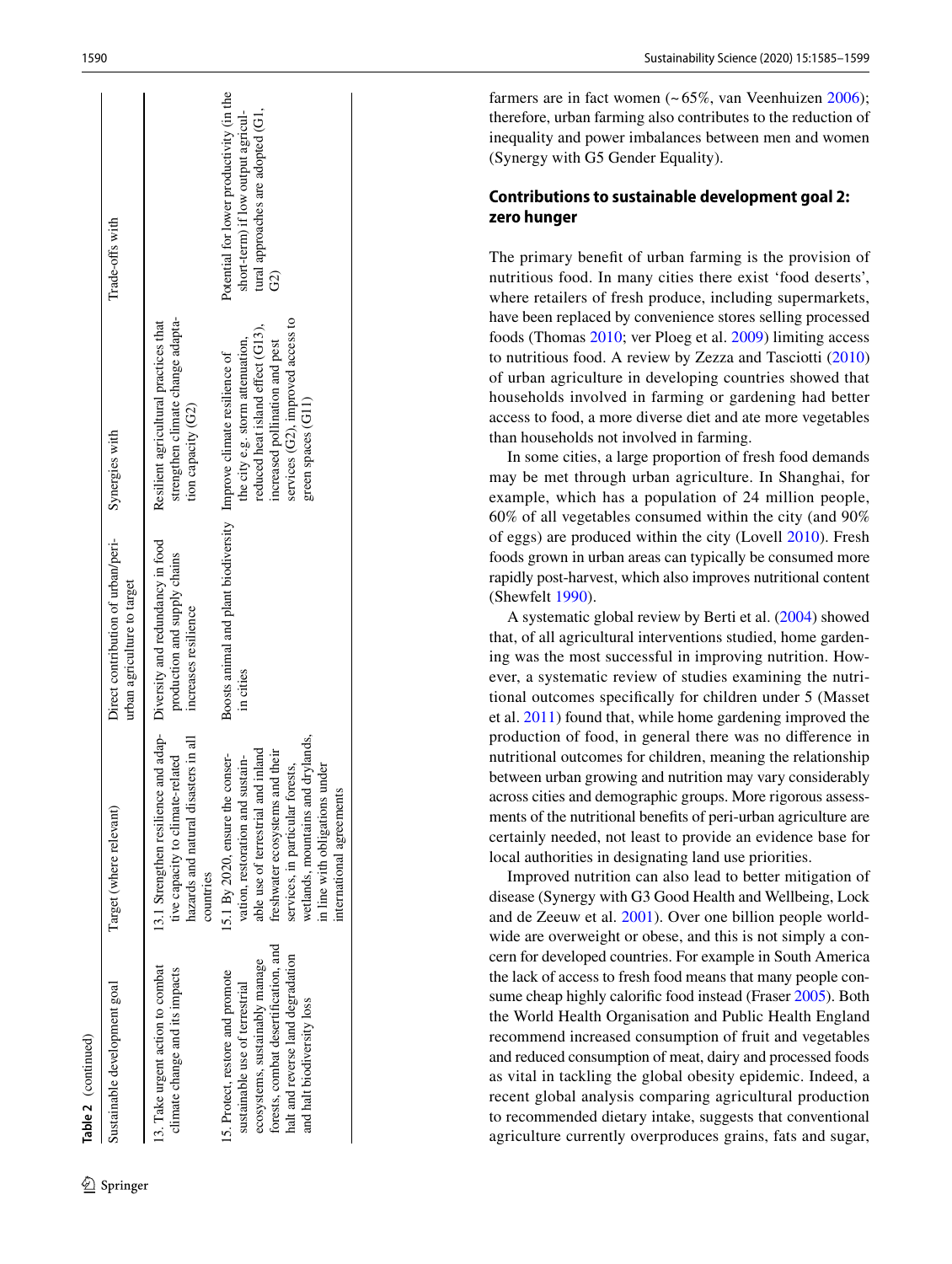while underproducing fruit, vegetables and sources of protein (Krishna Bahadur et al. [2018\)](#page-12-12). The report suggests that correcting this imbalance would reduce the area of arable land required by 51 million ha, but that the total area of land under cultivation would need to increase by 407 million ha. The report explicitly highlights the potential for urban agriculture to contribute to meeting such demands.

SDG Target 2.4 calls for sustainable food production systems. As discussed previously, urban agriculture typically involves more agro-ecological methods of production and more labour, but less use of synthetic fertilisers and pesticides, the production of which account for a large proportion of greenhouse gas emissions associated with farming (Synergy with G13 Climate Action, Lal [2004](#page-12-13); US Environmental Protection Agency [2006\)](#page-13-12), and contribute to environmental pollution and harm to wildlife (Synergy with G15 Life on Land, Pisa et al. [2017\)](#page-13-13). In the UK, crops on conventional farms receive an average of 17.4 pesticide applications (Goulson et al. [2018](#page-12-14)). In contrast, peri-urban and urban food growers in the UK are often organic (Ilbery et al. [1999](#page-12-15)). Only 2.9% of the area of UK farmland is organic (Defra [2017\)](#page-11-3), while in contrast a 2013 survey by the Health and Safety Executive, UK, found that 30% of gardeners used no pesticides (Resource Futures [2013\)](#page-13-14). Similarly, Voight et al. (2017) surveyed the environmental behaviour of urban allotment gardeners across Europe and found that only a very small proportion of respondents (0–6% across each region) used pesticides regularly. Considering those regions with more than 100 respondents, between 20 and 54% used pesticides sometimes, while 42–54% never used them. However, there remains no systematically-collected data on pesticide use on peri-urban and urban crops, so we cannot adequately compare overall use to conventional farming or discern trends in pesticide use.

#### **Contributions to sustainable development goal 3 (health)**

Beyond improving access to more nutritious food, urban agriculture can also improve the physical health of growers through the exertion involved in cultivation and harvesting, and mental health can be maintained through an improved connection to nature and increased community cohesion (Wakefield et al. [2007;](#page-14-4) Clatworthy et al. [2013](#page-11-4); Hawkins et al. [2013](#page-12-16)). For example, it has been found in the Netherlands that allotment holders are healthier than their neighbours without allotments, although this was only significant for those over the age of 62 (van den Berg et al. [2010\)](#page-13-15).There is also evidence of more diffuse benefits of urban farming beyond those that grow and consume the food, since the simple presence of greenspace in cities is also positively associated with human health (Groenewegen et al. [2012](#page-12-17)).

Although there are potential health benefits from urban agriculture, there are also risks. Where pesticides are used, urban farmers and gardeners often have no training in how to use them safely. In developing countries the chemicals used are often banned or heavily restricted in the developed world (Polder et al. [2016](#page-13-16)), with implications for both human (Trade-off with G3 Good Health and Wellbeing) and environmental health (Trade-off with G15 Life on Land). For example, screening of lettuce grown in urban and peri-urban smallholdings in Ghana and sold in local markets found that 78% contained the organophosphate chlorpyrifos, and 31% contained the organochloride lindane (Amoah et al. [2006](#page-11-5)). Both are chemicals that are harmful to human health and lindane in particular has been banned for use in most countries for many years. A recent 'Unearthed' investigation by the NGO Greenpeace revealed that it is currently possible for UK growers to purchase unauthorised pesticides or herbicides online via sites, such as ebay.co.uk, including atrazine, a herbicide which has been banned for sale in the EU for more than a decade (Sandler-Clarke and Dowler [2018](#page-13-17)).

Growing food in close proximity to cities also runs the risk that it may be contaminated with pollutants less likely to be found in rural areas. For example, harmful levels of heavy metals have been found in 36% of leafy vegetables originating from peri-urban farms in Kampala, Uganda (Nabulo et al. [2012](#page-13-18)). Similarly, phthalate esters have been found in agricultural soils close to urban areas in Guangzhou, China (Zeng et al. [2008](#page-14-5)). In general, our understanding of the extent to which contaminants are absorbed by the gut is poor and requires further research (Leake et al [2009\)](#page-12-18). However, in England at least, assessments by the Food Standards Agency of soil and crop contamination of 94 allotment and garden sites across nine towns and cities concluded that the food grown in these sites is safe to eat (Food Standards Agency [2006,](#page-12-19) [2007](#page-12-20)). For example, while lead contamination was more than five times higher than in rural areas, less than 1% of harvested food samples analysed exceeded the statutory limit of 1 mg per kg of fresh weight (Food Standards Agency [2007](#page-12-20)). Nevertheless prior land-use and the impact of air pollution should be considered in planning of future sites for agricultural use in cities.

#### **Contributions to sustainable development goal 8 (decent work and economic growth)**

In Shanghai alone 2.7 million people are peri-urban farmers (Yi-Zhong and Zhangen [2000\)](#page-14-6), while globally an estimated 266 million urban households are engaged in peri-urban farming activities (Hamilton et al. [2013](#page-12-3)). In operations beyond production for personal consumption, peri-urban agriculture can create jobs for farm labourers, food transporters and food vendors, although we are unaware of any estimates as to the numbers of people involved. Horticulture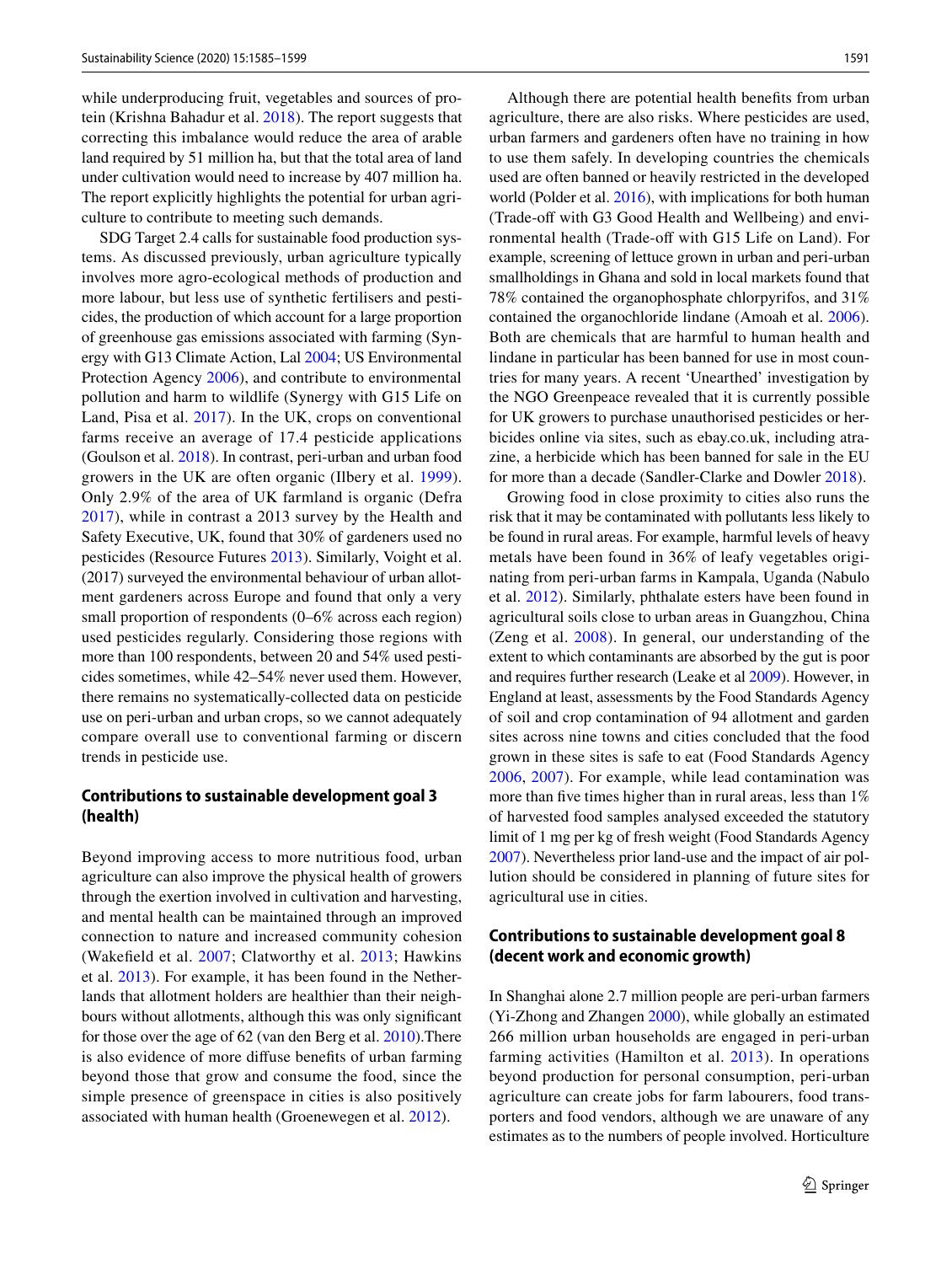is particularly labour intensive; for example in the UK 12% of the agricultural workforce are employed in horticultural cultivation despite it comprising just 3.5% of total agricultural land (van Berkum et al. [2016](#page-13-19)).

## **Contributions to sustainable development goal 11 (sustainable cities and communities)**

The multiple social benefits of urban agriculture (especially communal growing but also related activities, such as home gardens, allotments and community supported agriculture) include therapeutic and health benefits to those involved, as well as the opportunity to build social skills and community networks (White and Stirling [2013\)](#page-14-1). These all link with target 11.7, which calls for improved access to green spaces, and has synergies with SDG 4 (discussed above). Growing food in cities may lead to reduced pressure on rural land (synergistic with SDG 15), and reduced food miles (synergistic with SDG13 and SDG11). However, it can also compete with space for infrastucture and housing (SDG 9).

#### **Contributions to sustainable development goal 12 (responsible production and consumption)**

The proximity to large areas of dwellings means that urban agriculture can make sustainable use of wastewater and solid waste in the production of food, which can minimise conflicts over freshwater use in cities, and reduce the demand for water in food production in general. This is of particular importance in areas where water may be scarce, thus improving the resilience of food production to extreme climatic events, such as droughts (G15). Recycling of waste into food production can reduce the costs of public waste management and help to minimise urban run-off and pollution of pristine land and freshwater supplies (Buechler et al. [2006,](#page-11-6) G11). In developing countries in particular, urban waste contains a high proportion of organic material, which can be substituted for synthetic fertilisers which are expensive and energetically costly to make (G13, De Zeeuw et al. [2011](#page-12-4)). The ready access to such cheap sources of nutrients can provide urban growers with an economic advantage over rural counterparts (De Zeeuw et al. [2011\)](#page-12-4), though within some cities competition over such resources is growing (Bunting et al. [2010\)](#page-11-7).

Improper use of wastewater or solid waste can nonetheless raise concerns regarding public health safety, given the potential for increasing the spread of disease (Trade-off with G3). This is of particular concern for those crops, such as fruit and salad crops that are typically eaten without cooking (Amponsah-Doku [2010](#page-11-8)). However, a number of simple, low-cost interventions are available that can minimise this risk, such as the use of sedimentation ponds, or irrigation methods that avoid contact with the edible parts of the crop (Rojas-Valencia et al. [2011\)](#page-13-20).

## **Contributions to Sustainable Development Goal 13 (Climate Action)**

In addition to the health and wellbeing benefits, green areas in and close to cities help to reduce warming (Drescher et al. [2006;](#page-12-21) Susca et al. [2011\)](#page-13-21) and air pollution (Lwasa et al. [2014](#page-12-22)), protecting urban areas from extreme climatic events (Synergy with G13; Climate Action). However, there have been very few attempts to quantify the specific impacts of urban and peri-urban farming on climate (Pataki et al. [2011](#page-13-22)). For example, there is potential for carbon capture into crops or soil, but to our knowledge this has not been investigated in detail. Soil organic carbon was found to be 82% higher in urban "herbaceous" areas compared to rural arable land in a study in Leicester, UK (Edmondson et al. [2014](#page-12-23)). Since natural ecosystems capture more carbon than cropland (Wei et al. [2014\)](#page-14-7), by reducing the pressure to convert more pristine areas to agricultural production, urban agriculture may contribute to climate action indirectly as well. In addition, in conventional farming often significantly more energy is used in transporting food from the farm to the consumer than in the growing process itself (Heinberg and Bomford [2009](#page-12-24)), and so growing food in close proximity to consumers can reduce emissions during transport (Paxton [1994\)](#page-13-23). However, this remains a widely debated issue, with some arguing that growing food in urban locations may incur higher production costs through the use of fertilisers or heated greenhouses (e.g. Blanke and Burdick [2005](#page-11-9)). However careful crop selection and the integration of greenhouses into existing buildings can reduce energy consumption by over 40% (Delor [2011](#page-12-25)).

#### **Contributions to sustainable development goal 15 (life on land)**

Peri-urban agriculture can contribute to the preservation of life on land in two principle ways; (1) through the creation of wildlife habitat in urban areas and (2) by reducing the pressure to further intensify and extend agricultural production in rural areas. In general, urban areas have limited levels of biodiversity (Lin amd Fuller [2013](#page-12-26)); however, the rich plant diversity deliberately cultivated in urban gardens and allotments (Colding et al. [2006](#page-11-10); Bernholt et al. [2009](#page-11-11); Matthies et al. [2015;](#page-12-27) Borysiak et al. [2017](#page-11-12)) can provide food and habitat for other wildlife, such as birds and insects (Quesada and MacGregor-Fors [2010;](#page-13-24) Lin et al. [2015\)](#page-12-28). A recent comparison of habitats across four UK cities found allotment and residential gardens to be 'hotspots' for pollinators (Baldock et al. [2019](#page-11-13)) and Samuelson et al. [\(2018\)](#page-13-25) found that bumblebee colonies grow larger and produce more reproductive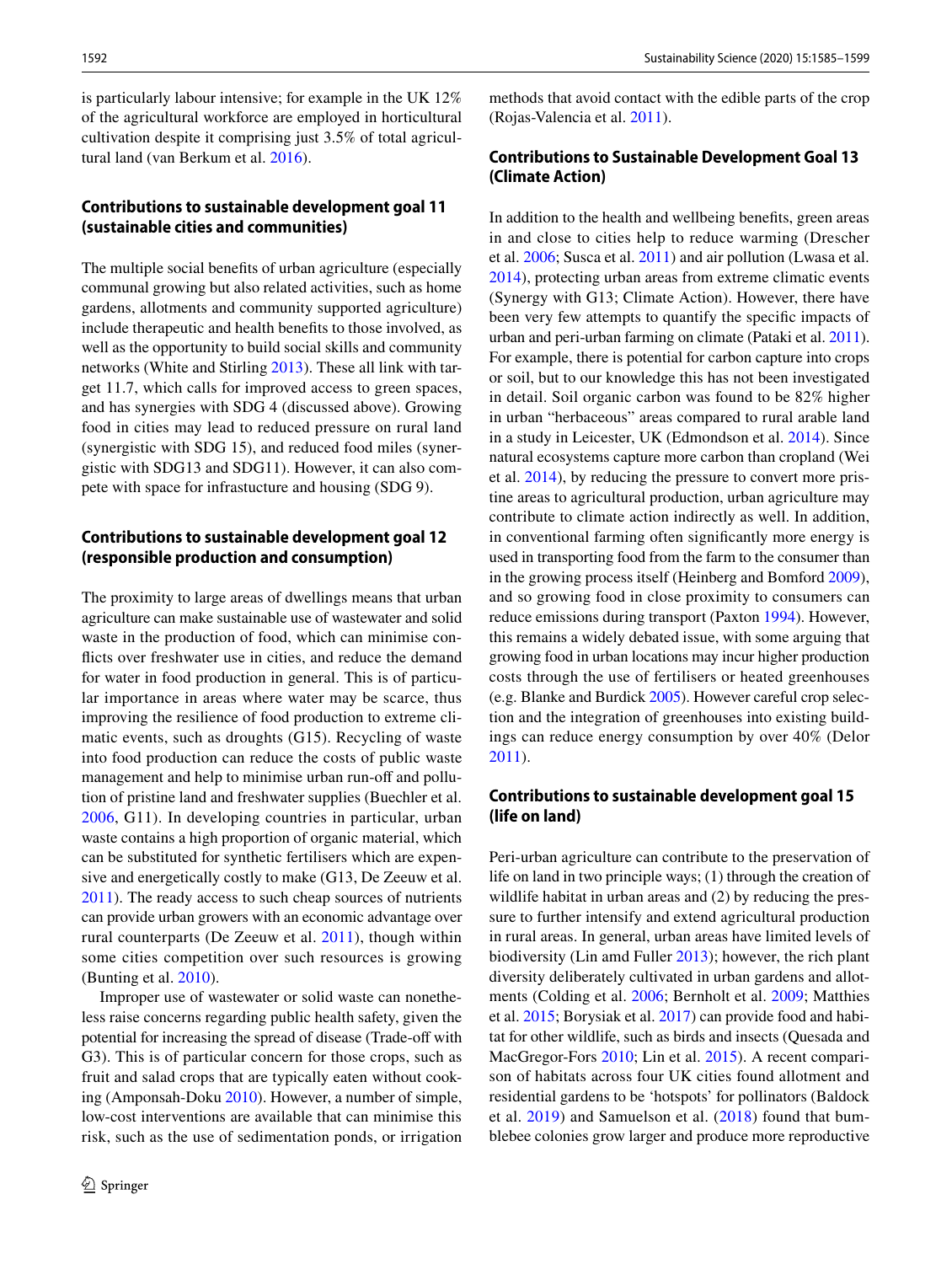offspring in urban areas compared to rural areas. The increased plant and animal diversity in urban areas resulting from agriculture can also lead to an increase in the provision of ecosystem services, such as pollination and pest control, which are vital for food production (Synergy with G2; Zero Hunger). Comparatively little is known about the extent of these services within urban agriculture (Lin et al. [2015](#page-12-12)), but a recent analysis of the multifunctional benefits of urban agriculture estimates the services provided by current vegetation in terms of biocontrol, pollination, climate regulation and soil formation, to be worth approximately \$33 billion USD annually (Clinton et al. [2018\)](#page-11-14).

Although urban areas have the potential to support biodiversity, this depends how they are managed and what pesticides are applied to them. Without adequate training of urban farmers, pesticides might be applied inappropriately, for example at the wrong rates or wrong time of day (e.g. if insecticides are sprayed on flowering crops when bees are active), potentially rendering them ineffective and/or far more harmful to human health and the environment (Din-ham and Malik [2003\)](#page-12-29). It is widely recognised that pollinators are declining, and that pesticides use in conventional farming is a contributing factor (Goulson et al. [2015](#page-12-30)), yet the impact of pesticides in urban areas is much less well studied. Recent studies comparing exposure of bees in rural and urban areas of the UK have found bees in urban areas are indeed exposed to pesticides, often at comparable levels to bees in rural areas (Nicholls et al. [2018\)](#page-13-26). Awareness of potential risks to human and environmental health is key, as is disseminating information about alternative pest control methods, such as agro-ecological methods.

## <span id="page-8-0"></span>**Case study: urban agriculture In Brighton and Hove**

#### **Context of the case study**

Brighton and Hove is a coastal city in South East England, approximately 50 miles from London, with a population of 273,369 (United Kingdom census [2011](#page-13-27)). The city benefits from an established Food Partnership, a multi-stakeholder platform which was founded in 2003 and developed the first city food strategy in 2006. This has since been refreshed in 2012, with the most recent food strategy and action plan released in 2018. This envisions a "healthy, sustainable and fair" food system and has been accompanied by a monitoring and evaluation plan (aligned with the SDGs where appropriate) through to 2023 (BHFP [2018\)](#page-11-15).

Whilst the city includes some of the most affluent parts of the country (DCLG [2015\)](#page-11-16), it also hosts some of the most deprived, and significant food poverty exists. Two recent local authority-commissioned surveys indicated that 8% of the city's population 'strongly disagree' that they can meet their basic living costs, including food, water and heating (City Tracker [2017,](#page-11-17) [2018\)](#page-11-18). In 2018 there were 17 food banks in the city together supplying 358 parcels per week (an increase of 25% on 2014 numbers) (BHFP [2018](#page-11-15)). In Brighton and Hove alone, the NHS spends close to £80 million. per year tackling diet-related diseases, and 30% of children aged 10–11 are obese (BHFP [2018\)](#page-11-15).

Urban agriculture, in particular communal growing is seen as a partial response to some of these problems (White and Stirling [2013](#page-14-1)) and over 75 communal growing projects currently exist across the city (BHFP [2018\)](#page-11-15). A 3-year community gardening scheme, 'Sharing the Harvest', co-ordinated by Brighton and Hove Food Partnership provides direct evidence of the additional health and wellbeing benefits of food growing in the city (SDG 3). The scheme engaged 2000 vulnerable adults in the city, and an independent assessment of the project by the University of Essex found that 97% of participants surveyed reported increases in their mental wellbeing, and 89% reported an increase in physical fitness (Rogerson et al. [2017](#page-13-28)).

According to the city allotment strategy, published in 2014, there are 6,000 allotment growers in the city of Brighton and Hove (~ 2% population), farming 3100 plots over 37 sites. In total, allotments cover an area of approximately 50 ha, and an unknown proportion of home gardens are also used to produce food. Demand for urban growing space is high, with 1000 people on the waiting list for a plot, and an average wait time of 2 years (Brighton and Hove Allotment Strategy [2014](#page-11-19)). The city also benefits from community-supported commercial production on the 40,000 Ha Downland Estate on the peri-urban fringe (owned by the local authority). Rooftop gardening has increased following the production of a Planning Advisory note on including food growing in new developments, thus helping to embed good practices into policy (Durrant et al [2018](#page-12-31)), resonating with SDG11′s call for integrated and sustainable human settlement planning and management.

#### **A pilot study on agricultural practices in allotments and home gardens**

Building on existing information and in order to address the paucity of data on both the productivity and environmental impacts of small-scale urban agriculture, we conducted a 2-year pilot study to assess how particular approaches to urban agriculture in allotments and home gardens in cities might contribute to food security (SDG2) and enhance biodiversity (SDG15). The pilot aimed to answer the following questions: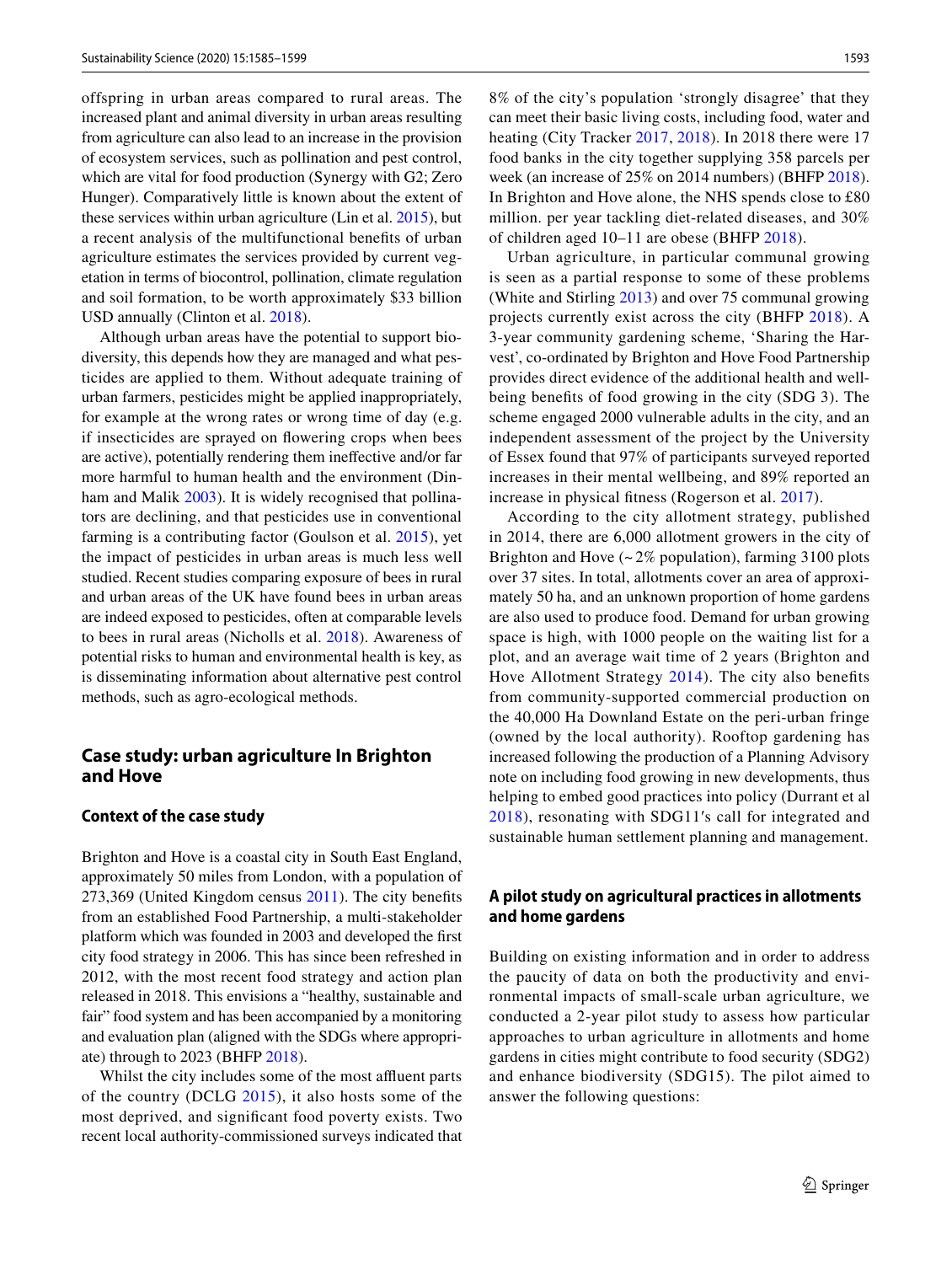- 1. How much food can be produced in a typical urban garden or allotment?
- 2. What pest control methods are used most frequently by urban growers?
- 3. What value do pollinators add to urban agriculture?

This study is therefore particularly relevant to SDG2 (e.g. towards more productive, sustainable food production systems and resilient agricultural practices). Beyond this, the data we collected provides insights that can inform improved sustainability in this particular context (e.g. the importance of specificpollinators), and can enhance our understanding of the conditions underlying SDG15 (in particular the relative impacts of agricultural practices on pollination services, relevant to target 15.1).

#### **Methods**

Given the lack of statutory monitoring of urban growing and agro-chemical use, a 'citizen science' methodology was adopted which involved growers self-reporting yields and agro-chemical use. This was hypothesised to be the most robust method for obtaining data at the level of individual allotments and private gardens, particularly since access is largely restricted. Therefore, another aim of the pilot was to develop a simple methodology that urban growers with little to no formal scientific training could use to collect data on crop yields, pest control methods and pollinating insects in their own growing spaces.

The pilot ran from April 2017 to October 2018. During this time we recruited 185 allotment-holders and homegrowers via posters at allotment sites, email lists, social media and community gardening-themed events. Once enrolled in the programme, participants received a data collection pack in the post and were added to our e-mailing list to receive monthly updates on the project. They were invited to attend a training session on how to collect data in their growing space.

Participants were instructed to conduct surveys of insects visiting their flowering crops twice a month throughout the growing season (April–October). They were also instructed to record any pests or diseases encountered in their plots and the control method they used, if any (e.g. insecticide spray, slug pellets, no action). Lastly participants were asked to record the weight (or number of items) of each insectpollinated crop harvested from their growing space.

As well as paper recording sheets, participants also had access to a 'Garden Calculator' spreadsheet (see Supplementary Materials) which they could download from the project website. The spreadsheet permitted volunteers to record the weight or number of food items harvested from each crop and then calculate the cost to purchase the equivalent amount from a shop (predominantly Waitrose Ltd., Bracknell UK, but also Abel & Cole Ltd., Wimbledon, UK for less commercially available crops. Prices were obtained from the shop's websites and updated for each year of the study. See Supplementary Materials). Using published values of the pollinator dependency of each crop, the spreadsheet also calculated the proportion of the total harvest that resulted directly from insect pollination, presented in the form of a pie-chart, and the monetary value that was 'owed' to pollinators (i.e. the cost of the produce that depended on insect pollination).

#### **Findings**

The average size of a participants growing space was 175  $m<sup>2</sup>$  (range 1 m<sup>2</sup>–500 m<sup>2</sup>). On average, individuals produced 73.56 kg  $(\pm SD 75.82 \text{ kg}, \text{min} = 3.1 \text{ kg}, \text{max} = 251.5 \text{ kg})$ from their growing space which, accounting for the different sizes of growers' plots and gardens, translates to an average of 1 kg  $(\pm 2.41 \text{ kg})$  of fresh produce per m<sup>2</sup> of growing space (10 tonne/ha), with some growers producing up to 9.68 kg/  $m<sup>2</sup>$  (96.8 tonne/ha) [and note that this is only crops requiring pollination, and so excludes some high-yielding crops, such as potatoes]. For a breakdown of harvest weight and yield by crop type, see Table [3](#page-9-0). All food was produced with limited pesticide use, with resultant benefits to SDG 15. Indeed, less than 4% of growers who participated in the citizen science pilot used non-organic insecticide sprays. Slug pellets were used by 58% of growers.

Converting these yields into the cost of buying organic produce from a supermarket, the maximum reported value of an annual harvest was £2300, with home-growers 'saving', on average, £550 per year. Accounting for the extent to which each crop is reliant on pollination, on average, £310

<span id="page-9-0"></span>**Table 3** Mean yields by crop type (tonnes/hectare ± standard deviation) based on 160 submitted crop harvests, from 33 citizen scientist participants over two growing seasons (2017–2018)

| Crop type                                    | Mean yield $(t/ha) \pm SD$ | N harvests |
|----------------------------------------------|----------------------------|------------|
| Legumes (Broad beans, runner beans)          | $1.73 \pm 6.94$            | 20         |
| Cucurbits (Squash, pumpkin, cucumber, melon) | $0.86 + 1.21$              | 31         |
| Capsicum (Chilli pepper, bell pepper)        | $0.02 \pm 0.05$            | 10         |
| Soft fruits (Berries, currants)              | $0.21 + 0.49$              | 68         |
| Top fruits (Apples, pears, plums)            | $0.21 + 0.27$              | 18         |
| Tomatoes                                     | $4.63 \pm 12.71$           | 13         |
|                                              |                            |            |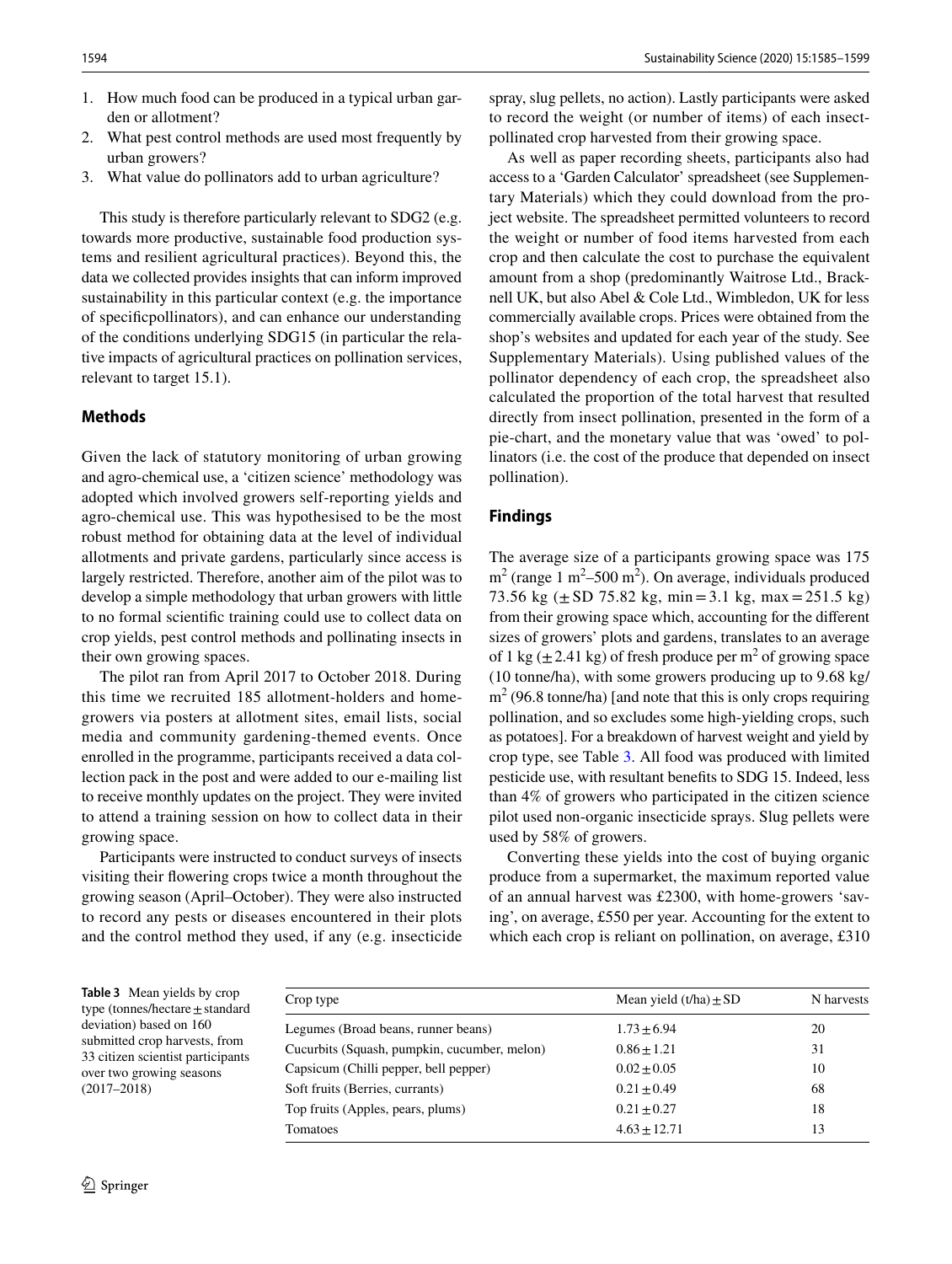worth of produce was directly 'owed' to insect pollinators, per grower, per year. For a break-down of crop value and 'pollinator value' by crop type, see Fig. [1](#page-10-0). Clearly pollination is vital to urban agriculture. However, since we do not have data on pollinator populations in urban and periurban settings in either developed or developing countries, it is unclear whether current populations of pollinators in these areas are sufficient to provide adequate pollination to maximise crop yields. This is something we plan to investigate experimentally in the future, by comparing the yields of plants receiving supplementary hand-pollination to those receiving visits from insects alone to test whether a pollinator deficit exists in urban growing spaces.

This case study illustrates, for the first time, the mass and value of food that can be produced from urban agriculture in a city, such as Brighton and Hove, and the proportion of that value provided by pollinators. Within the context of a medium-sized European city, it shows the contribution of urban agriculture in communal gardens, allotments and home gardens to several interacting SDGs. The economic extrapolations of the project are also instructive, lending support to urban agriculture at an individual level. However further research on the cost of labour inputs (related to SDG 8), equality of participation (SDG10) and other goals would be required to provide a full understanding of these phenomena within the entire food system of Brighton and Hove.

#### **Conclusions**

Compared to conventional, industrial farming, peri-urban agriculture has been the subject of little research and is often not formally monitored by government agencies,



<span id="page-10-0"></span>**Fig. 1** Value of crop harvest in GBP (grey bars) based on 2018 supermarket prices (see Supplementary Materials) and the value of the pollination service delivered by insects (white bars), by crop type. Data consists of 160 crop harvests submitted by 33 citizen scientists. Box limits denote the first and third quartiles, and boxplot whiskers extend to 1.5 times the interquartile range. Outliers are represented by solid black circles

so that numerous knowledge gaps remain (Thornton [2008\)](#page-13-3). Therefore, our pilot study conducted in the city of Brighton and Hove provides a useful case study to examine the potential for urban agriculture to contribute to sustainable development. We found that home-growers in the city use few agro-chemicals and yet can have crop yields comparable to or higher than those from large-scale conventional farms. This suggests that urban growing has the potential not only to contribute to food security in the city (SDG2), but that it may also be more beneficial to environmental (SDG15) and human (SDG3) health as compared to current industrial practices.

The use of a citizen science methodology permitted us to collect data at a city-wide level, and such methods could easily be applied to other urban contexts. Indeed, our methods are currently being utilised to examine the contribution of urban and peri-urban agriculture to food security and potential impacts on biodiversity in the city of Kolkata, India. Nevertheless, larger scale and ideally long-term studies are needed to fully evaluate the extent to which urban agriculture can contribute to sustainable food production on a global scale.

Despite limited data, urban agriculture is recommended as a contributory solution to alleviating hunger by reports published by the FAO, World Bank and the UN High Level Task Force on the Global Food Crisis but unfortunately it is often met with apathy by local governments or even actively discouraged by authorities trying to portray a more progressive city image (Hamilton et al. [2013](#page-12-3)). Therefore, more concrete evidence of benefits is needed to convince government officials of the benefits of urban growing. Our study goes some way towards delivering this evidence.

Historically, urban agriculture has been formally supported by governments in response to crises (e.g. world wars in UK and US, the blockade in Cuba). In future such schemes could be better integrated into city plans to make sure that it is possible to take full advantage of the synergies between the sustainable development goals. Overall, such agriculture production has the potential to reduce poverty and hunger and improve health outcomes for people, while simultaneously reducing pressure on the natural environment and improving climate resilience. A recent analysis by Clinton et al. [2018](#page-11-14)) estimated the potential of future urban agricultural expansion to provide \$80–160 USD billion worth of food and ecosystem services annually. For this to be achieved, more monitoring, regulation, support and advice for growers is needed. Whilst this pilot study brings new evidence to the wider review contained in this paper, a better evidence base is needed if the potential SDG benefits, synergies and tensions associated with urban agriculture are to be understood and realised in Brighton and Hove and elsewhere.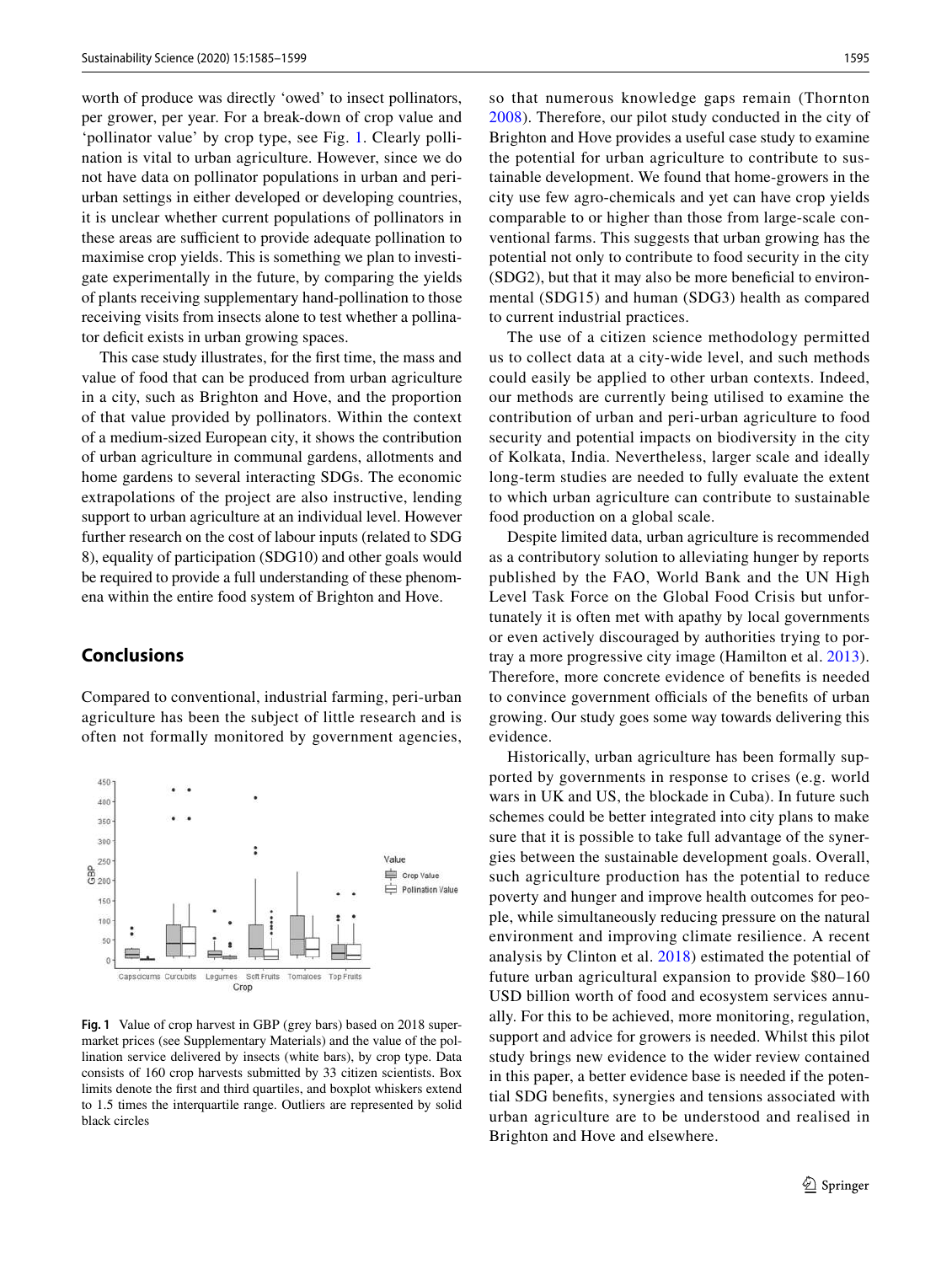**Acknowledgements** We are grateful to the Sussex Sustainability Research Programme for funding this work, and to the home-growers for sharing data on crop yields and pesticide use. We thank Helena Howe and Pedram Rowhani for useful discussions on the topic of periurban farming.

**Open Access** This article is licensed under a Creative Commons Attribution 4.0 International License, which permits use, sharing, adaptation, distribution and reproduction in any medium or format, as long as you give appropriate credit to the original author(s) and the source, provide a link to the Creative Commons licence, and indicate if changes were made. The images or other third party material in this article are included in the article's Creative Commons licence, unless indicated otherwise in a credit line to the material. If material is not included in the article's Creative Commons licence and your intended use is not permitted by statutory regulation or exceeds the permitted use, you will need to obtain permission directly from the copyright holder. To view a copy of this licence, visit http://creativecommons.org/licenses/by/4.0/.

# **References**

- Ackerman K (2011) The potential for urban agriculture in New York City: growing capacity, food security, and green infrastructure. Columbia University, New York
- Alaimo K, Packnett E, Miles RA, Kruger DJ (2008) Fruit and vegetable intake among urban community gardeners. J Nutr Educ Behav 40:94–101
- Afrane YA, Klinkenberg E, Drechsel P, Owusu-Daaku K, Garms R, Kruppa T (2004) Does irrigated urban agriculture influence the transmission of malaria in the city of Kumasi, Ghana? Acta Trop 89:125–134
- <span id="page-11-1"></span>Altieri MA (2009) Agroecology, small farms, and food sovereignty. Mon Rev 61:102–113
- <span id="page-11-8"></span>Amponsah-Doku F, Obiri-Danso K, Abaidoo RC, Andoh LA, Drechsel P, Kondrasen F (2010) Bacterial contamination of lettuce and associated risk factors at production sites, markets and street food restaurants in urban and peri-urban Kumasi, Ghana. Sci Res Essays 5:217–223
- <span id="page-11-5"></span>Amoah P, Drechsel P, Abaidoo RC, Ntow WJ (2006) Pesticide and pathogen contamination of vegetables in Ghana's urban markets. Arch Environ Contam Toxicol 50:1–6
- Antonio-Nkondjio C, Fossog BT, Ndo C, Djantio BM, Togouet SZ, Awono-Ambene P, Ranson H (2011) *Anopheles gambiae* distribution and insecticide resistance in the cities of Douala and Yaounde (Cameroon): influence of urban agriculture and pollution. Malaria J 10:154
- Appeaning-Addo K (2010) Urban and peri-urban agriculture in developing countries studied using remote sensing and in situ methods. Remote Sens 2:497–513
- <span id="page-11-0"></span>Aubry C, Kebir L, Pasquier C, Traversac JB, Petit C (2008) Transitions in peri-urban agriculture: how short supply chains evolutions question research. Examples and emerging researches in the Ile de France. In: Conference Proceedings 'Transitions Towards Sustainable Agriculture, Food Chains and Peri-Urban Areas', Wageningen University & Research, The Netherlands
- <span id="page-11-13"></span>Baldock KC, Goddard MA, Hicks DM, Kunin WE, Mitschunas N, Morse H, Staniczenko PP et al (2019) A systems approach reveals urban pollinator hotspots and conservation opportunities. Nature Ecol Evol 3(3):363
- <span id="page-11-11"></span>Bernholt H, Kehlenbeck K, Gebauer J, Buerkert A (2009) Plant species richness and diversity in urban and peri-urban gardens of Niamey. Niger Agroforestry Syst 77:159
- <span id="page-11-2"></span>Berti P, Krasevec J, FitzGerald S (2004) A review of the effectiveness of agriculture interventions in improving nutrition outcomes. Public Health Nutr 7:599–609
- <span id="page-11-9"></span>Blanke M, Burdick B (2005) Food (miles) for thought—energy balance for locally-grown versus imported apple fruit. Environ Sci Pollut Res 12:125–127
- <span id="page-11-12"></span>Borysiak J, Mizgajski A, Speak A (2017) Floral biodiversity of allotment gardens and its contribution to urban green infrastructure. Urban Ecosyst 20:323–335
- <span id="page-11-15"></span>BHFP (2018) Brighton and Hove Food Strategy Action Plan 2018– 2023, Brighton and Hove Food Partnership. www.bhfood.org. uk/food-strategy
- Brighton & Hove Food Partnership (2012) 'Spade to Spoon: Digging Deeper' – a food strategy and action plan for Brighton & Hove, Brighton and Hove Food Partnership. [https ://bhfoo](https://bhfood.org.uk/wp-content/uploads/2017/09/Spade-to-Spoon-report-interactive-PDF.pdf) d.org.uk/wp-content/uploads/2017/09/Spade-to-Spoon-repor t-interactive-PDF.pdf
- <span id="page-11-19"></span>Brighton and Hove Allotment Strategy 2014-2024 (2014) https:// www.brighton-hove.gov.uk/sites/brighton-hove.gov.uk/files/ Allotment%20strategy%20final.pdf
- Brighton and Hove City Council (2011) Planning Advice Note 06— Food Growing and Development, September 2011. https:// www.brighton-hove.gov.uk/sites/brighton-hove.gov.uk/files/ downloads/ldf/PAN6-Food\_Growing\_and\_development-lates t-Sept2011.pdf
- Brown ME, McCarty JL (2017) Is remote sensing useful for finding and monitoring urban farms? Appl Geogr 80:23–33
- <span id="page-11-6"></span>Buechler S, Mekala GD, Keraita B (2006) Wastewater use for urban and peri-urban agriculture. In: Veenhuizen R. van (Ed.) Cities farming for the future, Urban agriculture for sustainable cities. RUAF Found IDRC IIRR 9: 243–273
- <span id="page-11-7"></span>Bunting SW, Pretty J, Edwards P (2010) Wastewater-fed aquaculture in the East Kolkata Wetlands, India: anachronism or archetype for resilient ecocultures? Rev Aquac 2:138–153
- <span id="page-11-17"></span>City Tracker (2017) Infocorp Ltd survey of Brighton and Hove residents, commissioned by Brighton & Hove Connected. [online] Available at: http://www.bhconnected.org.uk/sites/bhconnecte [d/files /City%20Tra cker%20201 7%20rep ort%20-%20V2%20](http://www.bhconnected.org.uk/sites/bhconnected/files/City%20Tracker%202017%20report%20-%20V2%2005%2012%2017%20vFinal.pdf) 05%2012%2017%20vFinal.pdf. Accessed 30 Oct 2019
- <span id="page-11-18"></span>City Tracker (2018) Infocorp Ltd survey of Brighton and Hove residents, commissioned by Brighton & Hove Connected. [online] Available at: https://new.brighton-hove.gov.uk/sites/default/ files/brighton-hove-city-tracker-2018.pdf. Accessed 30 Oct 2019
- <span id="page-11-4"></span>Clatworthy J, Hinds J, Camic MP (2013) Gardening as a mental health intervention: a review. Ment Health Rev J 18:214–225
- <span id="page-11-14"></span>Clinton N, Stuhlmacher M, Miles A, Uludere Aragon N, Wagner M, Georgescu M, Gong P (2018) A global geospatial ecosystem services estimate of urban agriculture. Earth's Future 6:40–60
- <span id="page-11-10"></span>Colding J, Lundberg J, Folke C (2006) Incorporating green-area user groups in urban ecosystem management. AMBIO A J Hum Environ 35:237–244
- <span id="page-11-16"></span>DCLG (2015) The English Indices of Deprivation 2015, Department for Communities and Local Government
- DeCosta P, Møller P, Frøst MB, Olsen A (2017) Changing children's eating behaviour—a review of experimental research. Appetite 113:327–357
- DEFRA (2010) Food 2030: the Department for Environment, Food and Rural Affairs food strategy. https://appg-agscience.org.uk/
- DEFRA (2013) Agriculture in the English Regions 2012, 2nd Estimate DEFRA, London, UK. https://assets.publishing.servi ce.gov.uk/government/uploads/system/uploads/attachment [\\_data/file/38942 7/agria ccoun ts-regst atsno tice-27mar 14.pdf](https://assets.publishing.service.gov.uk/government/uploads/system/uploads/attachment_data/file/389427/agriaccounts-regstatsnotice-27mar14.pdf)
- <span id="page-11-3"></span>DEFRA (2017) Organic farming statistics 2016. https://www.gov. uk/government/collections/organic-farming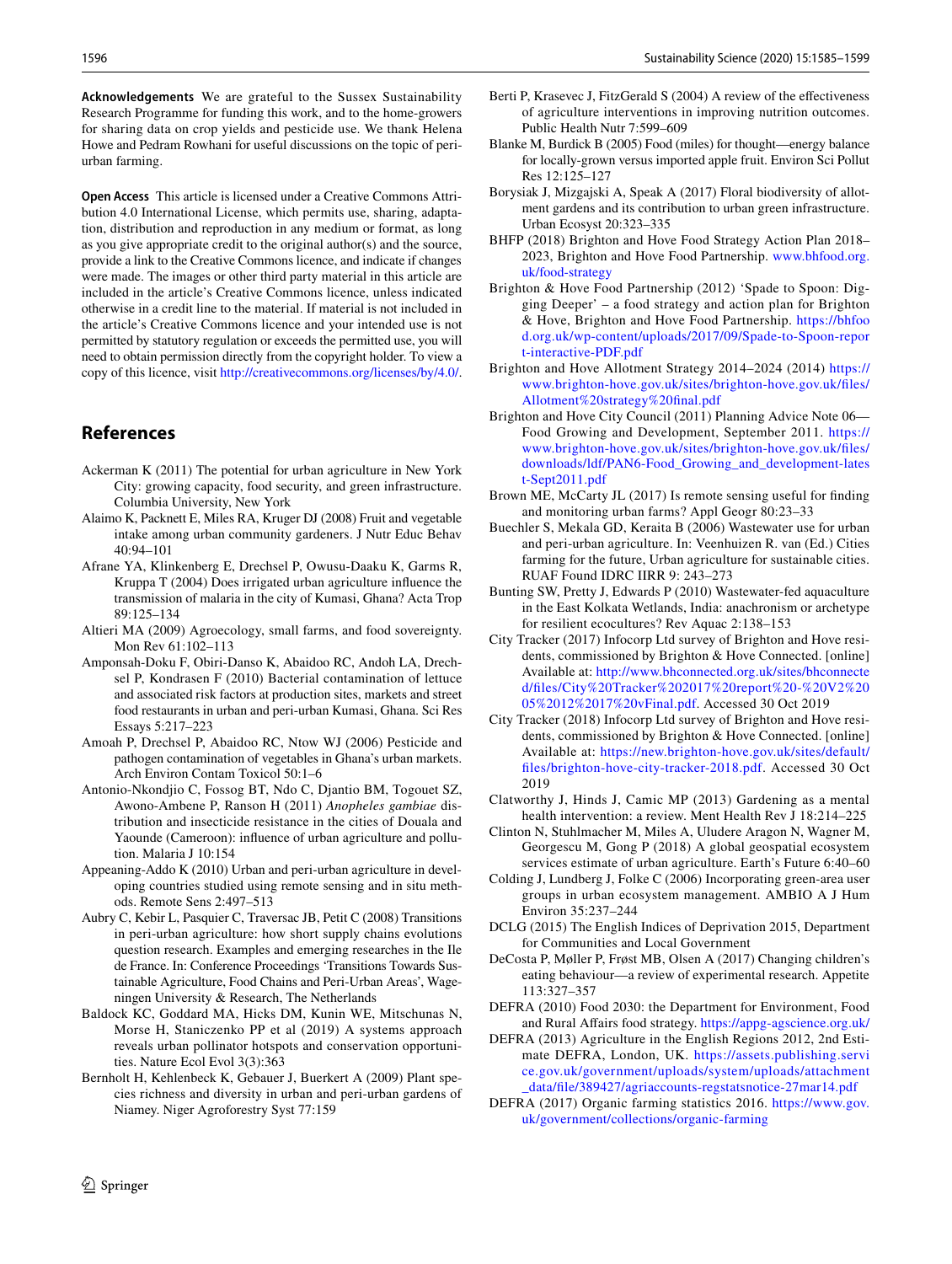- <span id="page-12-25"></span>Delor M (2011) Current state of building-integrated agriculture, its energy benefits and comparison with green roofs—summary. University of Sheffield, Sheffield, UK
- <span id="page-12-4"></span>De Zeeuw H, Van Veenhuizen R, Dubbeling M (2011) The role of urban agriculture in building resilient cities in developing countries. J Agric Sci 149:153–163
- <span id="page-12-29"></span>Dinham B, Malik S (2003) Pesticides and human rights. Int J Occup Environm Health 9:40–52
- Dongus S, Nyika D, Kannady K, Mtasiwa D, Mshinda H, Gosoniu L, Drescher AW, Fillinger U, Tanner M, Killeen GF, Castro MC (2009) Urban agriculture and *Anopheles* habitats in Dar es Salaam, Tanzania. Geospatial Health 3:189–210
- <span id="page-12-21"></span>Drescher A., Holmer R, Iaquinta D (2006) Urban home gardens and allotment gardens for sustainable livelihoods: Management strategies and institutional environments. In: Kumar BM, Nair PKR (eds) Tropical Homegardens. Springer, Dordrecht, The Netherlands, pp. 317–338.
- <span id="page-12-31"></span>Durrant R, Barnes J, Kern F, MacKerron G (2018) The acceleration of transitions to urban sustainability: a case study of Brighton and Hove. Eur Plan Stud. [https ://doi.org/10.1080/09654](https://doi.org/10.1080/09654313.2018.1489783) 313.2018.1489783
- <span id="page-12-23"></span>Edmondson JL, Davies ZG, McCormack SA, Gaston KJ, Leake JR (2014) Land-cover effects on soil organic carbon stocks in a European city. Sci Total Environ 472:444–453
- Food Matters, Brighton and Hove Food Partnership, Brighton City Council (2011) Planning advice note (PAN 06): food growing and development. https://www.brighton-hove.gov.uk/sites/brigh ton-hove.gov.uk/files/downloads/ldf/PAN6-Food\_Growing\_and\_ development-latest-Sept2011.pdf
- <span id="page-12-11"></span>Fraser B (2005) Latin America's urbanisation is boosting obesity. The Lancet 365:1995–1996
- <span id="page-12-19"></span>Food Standards Agency (2006) Multielement survey of allotment produce, pp 1–15.
- <span id="page-12-20"></span>Food Standards Agency (2007) Survey of metals in a variety of foods, pp 1–52.
- <span id="page-12-6"></span>Gilg A, Battershill M (1998) Quality farm food in Europe: a possible alternative to the industrialised food market and to current agri-environmental policies: lessons from France. Food Policy 23:25–40
- Giorda E (2012) Farming in Motown: competing narratives for urban development and urban agriculture in Detroit. In: Viljoen A, Wiskerke JSC (eds) Sustainable food planning: evolving theory and practice. Wageningen Academic Publishers, The Netherlands, pp 189–212
- <span id="page-12-14"></span>Goulson D, Croombs A, Thompson J (2018) Rapid rise in toxic load for bees revealed by analysis of pesticide use in Great Britain. PeerJ Preprints, 6:e26856v1
- <span id="page-12-30"></span>Goulson D, Nicholls E, Botías C, Rotheray EL (2015) Combined stress from parasites, pesticides and lack of flowers drives bee declines. Science 347:1435
- <span id="page-12-17"></span>Groenewegen PP, van den Berg AE, Maas J, Verheij RA, de Vries S (2012) Is a green residential environment better for health? If so, why? Ann Assoc Am Geogr 102:996–1003
- <span id="page-12-3"></span>Hamilton AJ, Burry K, Mok H-F, Barker SF, Grove JR, Williamson VG (2013) Give peas a chance? Urban agriculture in developing countries: a review. Agron Sustain Dev 34:45–73
- <span id="page-12-24"></span>Heinberg R, Bomford M (2009) The food and farming transition: toward a post carbon food system. Sebastopol, CA, Post Carbon Institute, p 41
- <span id="page-12-15"></span>Ilbery B, Holloway L, Arber R (1999) The geography of organic farming in England and Wales in the 1990s. Tijdschrift voor Economische en Sociale Geografie 90:285–295
- <span id="page-12-5"></span>Jarosz L (2008) The city in the country: growing alternative food networks in Metropolitan areas. J Rural Stud 24:231–244
- <span id="page-12-12"></span>Krishna Bahadur KC, Dias GM, Veeramani A, Swanton CJ, Fraser D, Steinke D, Lee E, Wittman H, Farber JM, Dunfield K, McCann K, Anand M, Campbell M, Rooney N, Raine NE, Van Acker R, Hanner R, Pascoal S, Sharif S, Benton TG, Fraser EDG (2018) When too much isn't enough: does current food production meet global nutritional needs? PLoS One 13:e0205683
- <span id="page-12-16"></span>Hawkins JL, Mercer J, Thirlaway KJ, Clayton DA (2013) "Doing" gardening and "Being" at the allotment site: exploring the benefits of allotment gardening for stress reduction and healthy aging. Ecopsychology 5:110–125
- Lackey J (1998) Evaluation of community gardens: a program of the University of Wisconsin Cooperative Extension. Jill Florence Lackey & Associates
- <span id="page-12-13"></span>Lal R (2004) Carbon emission from farm operations. Environ Int 30:981–990
- <span id="page-12-8"></span>Laughton R (2017) A matter of scale. A study of the productivity, financial viability and multifunctional benefits of small farms (20 ha and less). Landworkers' Alliance and Centre for Agroecology, Coventry University
- <span id="page-12-18"></span>Leake JR, Adam-Bradford A, Rigby JE (2009) Health benefits of 'grow your own' food in urban areas: implications for contaminated land risk assessment and risk management? Environ Health 8:S6
- Lim SS, Vos T, Flaxman AD, Danaei G, Shibuya K, Adair-Rohani H, Aryee M (2012) A comparative risk assessment of burden of disease and injury attributable to 67 risk factors and risk factor clusters in 21 regions, 1990–2010: a systematic analysis for the Global Burden of Disease Study 2010. The Lancet 380:2224–2260
- <span id="page-12-26"></span>Lin BB, Fuller RA (2013) Sharing or sparing? How should we grow the world's cities? J Appl Ecol 50:1161–1168
- <span id="page-12-28"></span>Lin BB, Philpott SM, Jha S (2015) The future of urban agriculture and biodiversity-ecosystem services: challenges and next steps. Basic Appl Ecol 16:189–201
- <span id="page-12-10"></span>Lock K, Zeeuw HD (2001) Mitigating the health risks associated with urban and periurban agriculture: results of the E-conference 'Urban and Periurban Agriculture on the Policy Agenda'. Urban agriculture magazine/Resource Centre for Urban Agriculture (RUAF)
- <span id="page-12-7"></span>Lowder SK, Skoet J, Raney T (2016) The number, size, and distribution of farms, smallholder farms, and family farms worldwide. World Dev 87:16–29
- <span id="page-12-2"></span>Lovell ST (2010) Multifunctional urban agriculture for sustainable land use planning in the United States. Sustainability 2:2499–2522
- <span id="page-12-22"></span>Lwasa S, Mugagga F, Wahab B, Simon D, Connors J, Griffith C (2014) Urban and peri-urban agriculture and forestry: transcending poverty alleviation to climate change mitigation and adaptation. Urban Clim 7:92–106
- <span id="page-12-0"></span>Marin A, Ely A, Van Zwanenberg P (2016) Co-design with aligned and non-aligned knowledge partners: implications for research and coproduction of sustainable food systems. Curr Opin Environ Sustain 20:93–98
- <span id="page-12-1"></span>Marshall F, Dolley J (2019) Transformative innovation in peri-urban Asia. Res Policy 48:982–993
- <span id="page-12-9"></span>Masset E, Haddad L, Cornelius A, Isaza-Castro J (2011) A systematic review of agricultural interventions that aim to improve nutritional status of children. EPPI-Centre, Social Science Research Unit, Institute of Education. University of London, London
- Matteson KC, Ascher JS, Langellotto GA (2008) Bee richness and abundance in New York City urban gardens. Ann Entomol Soc Am 101:140–150
- <span id="page-12-27"></span>Matthies SA, Rüter S, Prasse R, Schaarschmidt F (2015) Factors driving the vascular plant species richness in urban green spaces: Using a multivariable approach. Landsc Urban Plan 134:177–187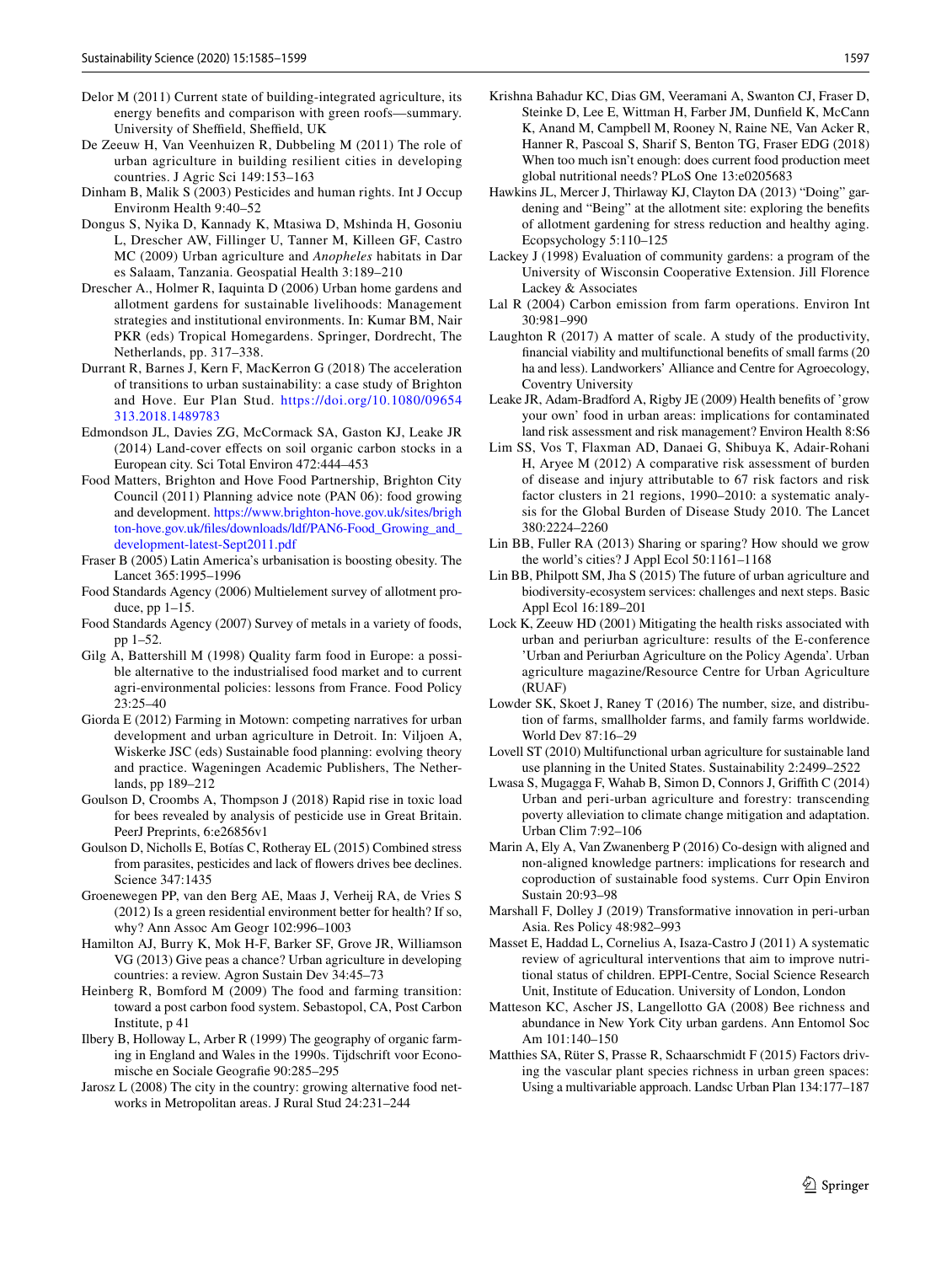- <span id="page-13-7"></span>Maxwell D, Levin C, Csete J (1998) Does urban agriculture help prevent malnutrition? Evidence from Kampala. Food Policy 23:411–424
- McCormack LA, Laska MN, Larson NI, Story M (2010) Review of the nutritional implications of farmers' markets and community gardens: a call for evaluation and research efforts. J Am Diet Assoc 110:399–408
- Mougeot LJ (2000) Urban agriculture: definition, presence, potentials and risks, and policy challenges. Cities Feeding People Series; Report 31
- <span id="page-13-18"></span>Nabulo G, Black CR, Craigon J, Young SD (2012) Does consumption of leafy vegetables grown in peri-urban agriculture pose a risk to human health? Environ Pollut 162:389–398
- <span id="page-13-26"></span>Nicholls E, Botias C, Rotheray EL, Whitehorn P, David A, Fowler R, David T, Feltham H, Swain JL, Wells P, Hill EM, Osborne JL, Goulson D (2018) Monitoring neonicotinoid exposure for bees in rural and peri-urban areas of the UK during the transition from pre-to post-moratorium. Environ Sci Technol 52:9391–9402
- Opitz S, Berges R, Piorr A, Krikser T (2016) Contributing to food security in urban areas: differences between urban agriculture and peri-urban agriculture in the Global North. Agric Hum Values 33:341–358
- Owen J (2010) Wildlife of a garden: a thirty year study. Royal Horticultural Society, Peterborough
- <span id="page-13-24"></span>Quesada J, MacGregor–Fors I (2010) Avian community responses to the establishment of small garden allotments within a Mediterranean habitat mosaic. Anim Biodivers Conserv 33:53–61
- <span id="page-13-22"></span>Pataki DE, Carreiro MM, Cherrier J, Grulke NE, Jennings V, Pincetl S, Pouyat RV, Whitlow TH, Zipperer W (2011) Coupling biogeochemical cycles in urban environments: ecosystem services, green solutions, and misconceptions. Front Ecol Environ 9:27–36
- <span id="page-13-23"></span>Paxton A (1994) The food miles report: the dangers of long distance food transport. SAFE, London
- <span id="page-13-13"></span>Pisa L, Goulson D, Yang EC, Gibbons D, Sánchez-Bayo F, Mitchell E, Aebi A, van der Sluijs J, MacQuarrie CJK, Giorio C, Long EY, McField M, Bijleveld van LM, Bonmatin J-M (2017) An update of the Worldwide Integrated Assessment (WIA) on systemic insecticides. Part 2: impacts on organisms and ecosystems. Environ Sci Pollut Res 2017:1–49
- <span id="page-13-16"></span>Polder A, Müller MB, Brynildsrud OB, de Boer J, Hamers T, Kamstra JH, Lie E, Mdegela RH, Moberg H, Nonga HE, Sandvik M, Skaare JU, Lyche JL (2016) Dioxins, PCBs, chlorinated pesticides and brominated flame retardants in free-range chicken eggs from peri-urban areas in Arusha, Tanzania: levels and implications for human health. Sci Total Environ 551:656–667
- <span id="page-13-1"></span>Pretty J, Benton TG, Bharucha ZP, Dicks L, Flora CB, Godfray HCJ, Goulson D, Hartley S, Lampkin N, Morris C, Pierzynski G, Prasad PVV, Reganold J, Rockström J, Smith P, Thorne P, Wratten S (2018) Global assessment of agricultural system redesign for sustainable intensification. Nature Sustain 1:441–446
- <span id="page-13-14"></span>Resource Futures (2013) Pesticide user habits survey 2013. Public purchasing, use, storage, and disposal of pesticides in plant protection products. https://sciencesearch.defra.gov.uk/Defau lt.aspx?Menu=Menu&Module=More&Location=None&Compl eted=0&ProjectID=18745
- <span id="page-13-0"></span>Rockström J, Williams J, Daily G, Noble A, Matthews N, Gordon L, Wetterstrand H, DeClerck F, Shah M, Steduto P, de Fraiture C, Hatibu N, Unver O, Bird J, Sibanda L, Smith J (2017) Sustainable intensification of agriculture for human prosperity and global sustainability. Ambio 46:4–17
- <span id="page-13-28"></span>Rogerson M, Barton J, Pretty J (2017) Sharing the Harvest: Final Report. The health and wellbeing benefits of community gardens for vulnerable adults. School of Sports, Rehabilitation and Exercise Sciences, School of Biological Sciences, University of Essex. https://bhfood.org.uk/wp-content/uploads/2018/01/Final -UoE-Report-Sharing-the-Harvest.pdf
- <span id="page-13-20"></span>Rojas-Valencia MN, de Velásquez MO, Franco V (2011) Urban agriculture, using sustainable practices that involve the reuse of wastewater and solid waste. Agric Water Manag 98:1388–1394
- <span id="page-13-25"></span>Samuelson AE, Gill RJ, Brown MJ, Leadbeater E (2018) Lower bumblebee colony reproductive success in agricultural compared with urban environments. Proc R Soc B Biol Sci 285:1881
- <span id="page-13-17"></span>Sandler Clarke J, Dowler C (2018) We were able to buy illegal and dangerous pesticides on eBay. Unearthed. [online] Available at: [https](https://unearthed.greenpeace.org/2018/07/25/ebay-pesticides-westminster-trading-standards-eu/) ://unearthed.greenpeace.org/2018/07/25/ebay-pesticides-westm inster-trading-standards-eu/. Accessed 9 Dec 2018
- <span id="page-13-11"></span>Shewfelt RL (1990) Sources of variation in the nutrient content of agricultural commodities from the farm to the consumer. J Food Qual 13:37–54
- Smith JP, Li X, Turner BL II (2017) Lots for greening: Identification of metropolitan vacant land and its potential use for cooling and agriculture in Phoenix, AZ, USA. Appl Geogr 85:139–151
- Springmann M, Godfray HCJ, Rayner M, Scarborough P (2016) Analysis and valuation of the health and climate change cobenefits of dietary change. Proc Natl Acad Sci 113:4146–4151
- <span id="page-13-21"></span>Susca T, Gaffin SR, Dell'Osso GR (2011) Positive effects of vegetation: urban heat island and green roofs. Environ Pollut 159:2119–2126
- <span id="page-13-5"></span>Thebo AL, Drechsel P, Lambin EF (2014) Global assessment of urban and peri-urban agriculture: irrigated and rainfed croplands. Environ Res Lett 9:114002
- <span id="page-13-9"></span>Thomas BJ (2010) Food deserts and the sociology of space: distance to food retailers and food insecurity in an urban American neighborhood. Int J Hum Soc Sci 5:400–409
- <span id="page-13-3"></span>Thornton A (2008) Beyond the metropolis: small town case studies of urban and peri-urban agriculture in South Africa. Urban Forum 19:243
- Tomkins M (2006) The Edible Urban Landscape: an assessment method for retro‐fitting urban agriculture into an inner London test site. MSc Thesis, University of East London, London
- <span id="page-13-4"></span>Tornaghi C (2014) Critical geography of urban agriculture. Prog Hum Geogr 38:551–567
- <span id="page-13-27"></span>United Kingdom census (2011) 2011 Census for England, Northern Ireland and Wales
- <span id="page-13-6"></span>UNGA (2015) Transforming our world: The 2030 agenda for sustainable development, A/RES/70/1
- <span id="page-13-2"></span>United Nations (2018) World Urbanization Prospects, the 2018 Revision (United Nations, New York). https://www.un.org/devel opment/desa/en/news/population/2018-revision-of-world-urban ization-prospects.html
- <span id="page-13-12"></span>US Environmental Protection Agency (2006) Global anthropogenic non-CO<sub>2</sub> greenhouse gas emissions, 1990–2020. EPA Report 430-R-06–003. US Environmental Protection Agency, Washington, DC
- <span id="page-13-19"></span>Van Berkum S, Jongeneel RA, Vrolijk HCJ, van Leeuwen MGA, Jager JH (2016) Implications of a UK exit from the EU for British agriculture; study for the National Farmers' Union (NFU) Warwickshire. LEI Wageningen University & Research Centre, UK
- <span id="page-13-15"></span>Van den Berg A, van Winsum-Westra M, de Vries S, van Dillen SME (2010) Allotment gardening and health: a comparative survey among allotment gardeners and their neighbours without an allotment. Environ Health 9:74
- <span id="page-13-8"></span>van Veenhuizen R (2006) Cities farming for the future. RUAF Foundation, IDRC and IIRR. ETC. Urban Agriculture, Leusden, Urban agriculture for sustainable cities
- <span id="page-13-10"></span>Ver Ploeg M (2009) Do benefits of US food assistance programs for children spillover to older children in the same household? J Fam Econ Issues 30:412
- Voigt A, Latkowska M, Rutecka A, Poniży L, Mizgajski A, Breuste J, Haas K, Artmann M, Hursthouse A, Agboola A, Külvik M, Olonen A, Leitão TE, Costa H (2015) Environmental behavior of urban allotment gardeners in Europe. In: Niin G, Mishra HS